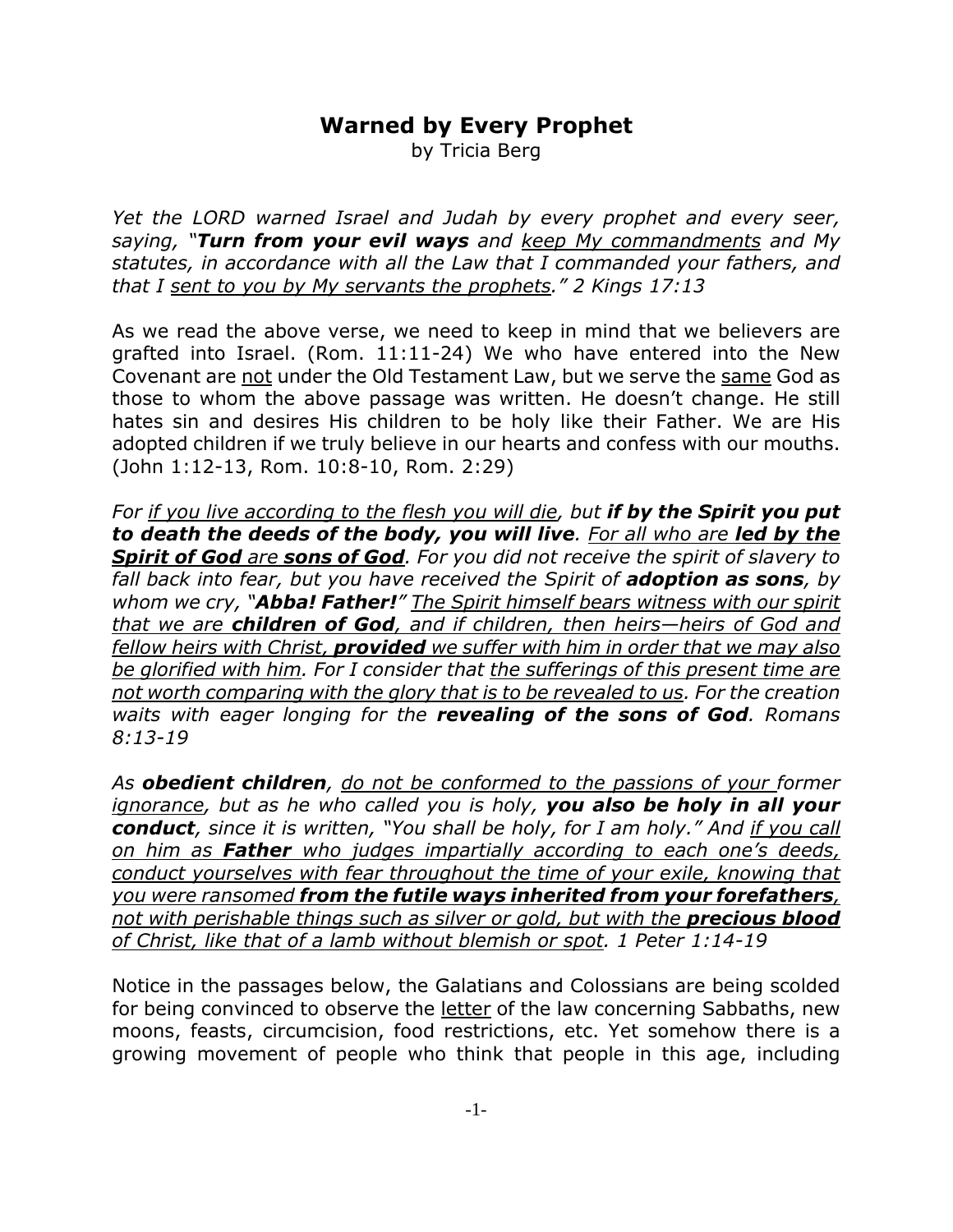Gentile believers, still need to jump through these hoops. They twist the very clear passages in the Bible to fit their preferred view and deceive themselves into thinking they're actually keeping them (which is impossible without a physical temple). (See Acts 15:10-11, 19-20, 28-29, 21:25, Rom. 14:14, 20, Jam. 2:10, Deut. 16:16) Contrary to their claims, Peter's vision demonstrated that the food restrictions represented the distinction between Jew and Gentile that no longer exists. (Acts 10:1-11:18, Gal. 3:28, 1Cor. 12:13, Rom. 2:9-11)

*But when the fullness of time had come, God sent forth his Son, born of woman, born under the law, to redeem those who were under the law, so that we might receive adoption as sons. And because you are sons, God has sent the Spirit of his Son into our hearts, crying, "Abba! Father!" So you are no longer a slave, but a son, and if a son, then an heir through God. Formerly, when you did not know God, you were enslaved to those that by nature are not gods. But now that you have come to know God, or rather to be known by God, how can you turn back again to the weak and worthless elementary principles of the world, whose slaves you want to be once more? You observe days and months and seasons and years! I am afraid I may have labored over you in vain. Galatians 4:4-11*

*Therefore let no one pass judgment on you in questions of food and drink, or with regard to a festival or a new moon or a Sabbath. These are a shadow of the things to come, but the substance belongs to Christ. Let no one disqualify you, insisting on asceticism and worship of angels, going on in detail about visions, puffed up without reason by his sensuous mind, and not holding fast to the Head, from whom the whole body, nourished and knit together through its joints and ligaments, grows with a growth that is from God. If with Christ you died to the elemental spirits of the world, why, as if you were still alive in the world, do you submit to regulations—"Do not handle, Do not taste, Do not touch" (referring to things that all perish as they are used)—according to human precepts and teachings? These have indeed an appearance of wisdom in promoting self-made religion and asceticism and severity to the body, but they are of no value in stopping the indulgence of the flesh. Colossians 2:16-23*

Making a show of being holy by observing rituals does not cleanse the inside (Matt. 23:1-7, 27-28)—that includes abstaining from eating particular foods (Mark 7:1-23, Rom. 14:17, Heb. 13:9), ceremonial washings of hands and objects (Matt. 15:1-20, 23:25-26), water baptism (Matt. 3:7-12), circumcision (Gal. 6:15), making offerings that are not from the heart (Matt. 23:23, 6:1-4, 2Cor. 9:7), or praying repetitively or insincerely (Matt. 6:5-8, Luke 18:9-14). Jesus is our Sabbath rest, and Lord of the Sabbath. (Eph. 2:14-16, Col. 1:19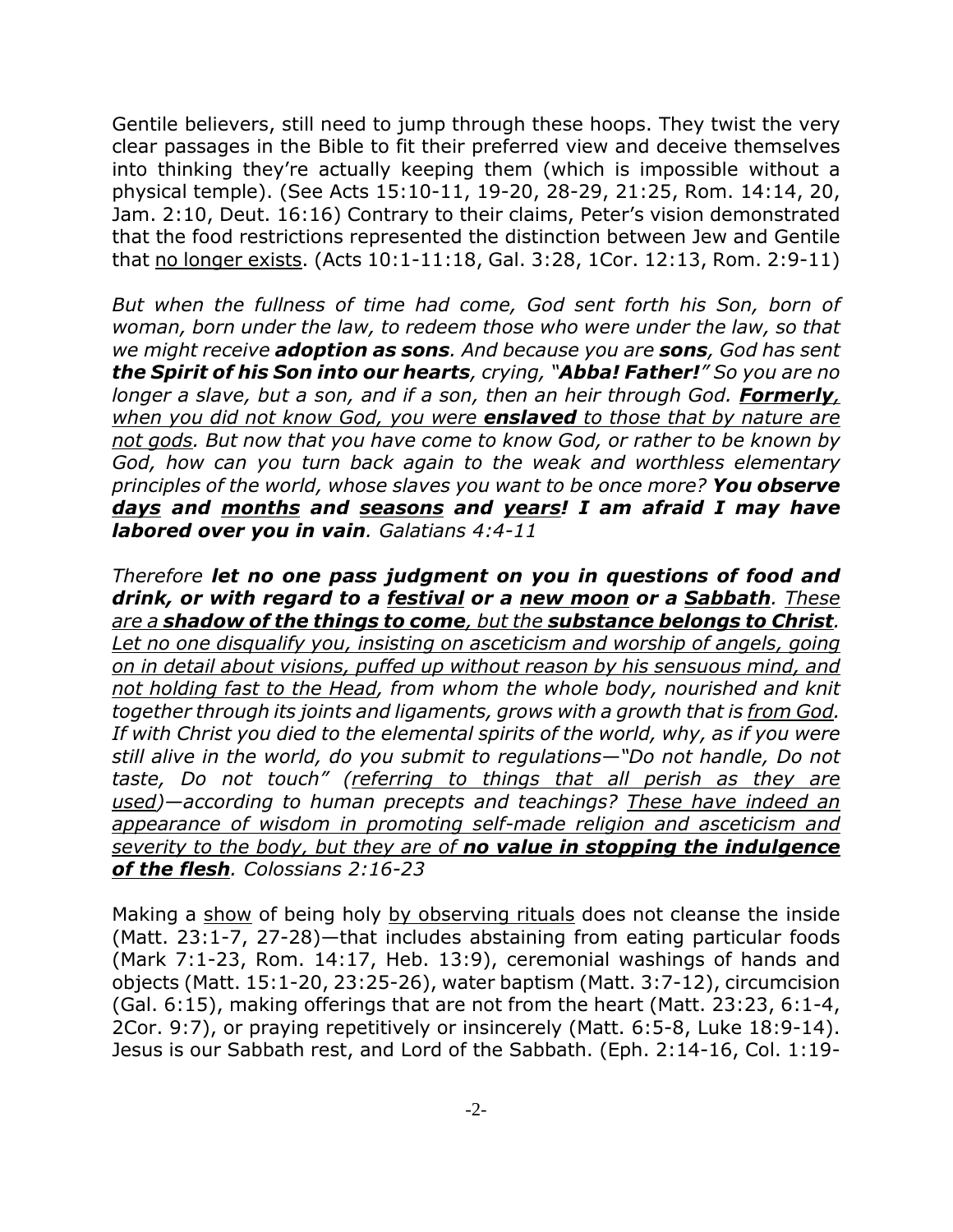20, Mark 2:28, Heb. 4:8-10 - the comparison with Joshua relates to entering the promised land, which was a foreshadow of the kingdom of God. It's not about keeping the seventh day Sabbath, which will ultimately be fulfilled by the millennial reign of Christ.) In the New Testament, our entire lives belong to Jesus—we are His temple ALL of the time. (Luke 14:33, 9:62, Matt. 16:24-27, Eph. 2:20-22, 5:23, Col. 1:18, 1Pet. 2:4-5, 1Cor. 3:16, 1Cor. 6:19-20, 2Cor. 6:16)

*And he said to them, "Well did Isaiah prophesy of you hypocrites, as it is written, "'This people honors me with their lips, but their heart is far from me; in vain do they worship me, teaching as doctrines the commandments of men.' You leave the commandment of God and hold to the tradition of men." And he said to them, "You have a fine way of rejecting the commandment of God in order to establish your tradition! Mark 7:6-9*

*The heart is deceitful above all things, and desperately sick; who can understand it? "I the LORD search the heart and test the mind, to give every man according to his ways, according to the fruit of his deeds." Jeremiah 17:9-10*

*For the word of God is living and active, sharper than any two-edged sword, piercing to the division of soul and of spirit, of joints and of marrow, and discerning the thoughts and intentions of the heart. And no creature is hidden from his sight, but all are naked and exposed to the eyes of him to whom we must give account. Hebrews 4:12-13*

Jesus has finished the work of redemption, and we now rest from performing the works of the Law, which He fulfilled. (Matt. 5:17, John 4:23-24) We have freedom in Christ to serve according to the spirit of the law instead of the letter. Each believer is free to choose for themselves how to honor and serve God, with the leading of the Holy Spirit, based on the guidelines in the Bible as to what pleases Him (obviously not sin). (Rom. 14, Rom. 12, 1Cor. 12, Eph. 5:10) We observe the spirit of the law by walking IN the Spirit. We show God we LOVE Him by obeying Him. (John 14:15-26, John 15:10, 2Cor. 5:14-15, 1John 3:24, 5:3)

*Likewise, my brothers, you also have died to the law through the body of Christ, so that you may belong to another, to him who has been raised from the dead, in order that we may bear fruit for God. For while we were living in the flesh, our sinful passions, aroused by the law, were at work in our members to bear fruit for death. But now we are released from the law, having died to*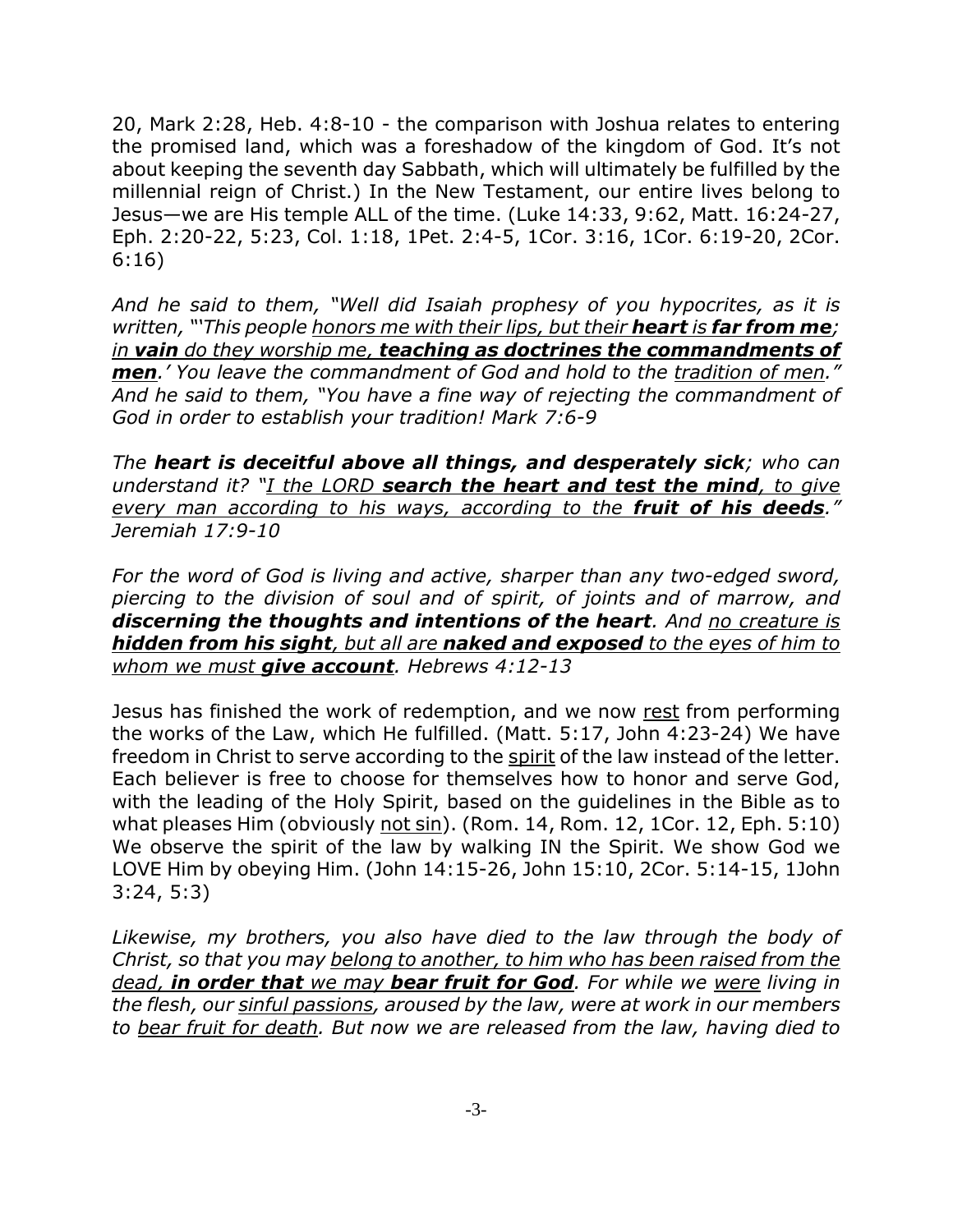*that which held us captive, so that we serve in the new way of the Spirit and not in the old way of the written code. Romans 7:4-6*

*Not that we are sufficient in ourselves to claim anything as coming from us, but our sufficiency is from God, who has made us sufficient to be ministers of a new covenant, not of the letter but of the Spirit. For the letter kills, but the Spirit gives life. 2 Corinthians 3:5-6*

*For you were called to freedom, brothers. Only do not use your freedom as an opportunity for the flesh, but through love serve one another. For the whole law is fulfilled in one word: "You shall love your neighbor as yourself." But if you bite and devour one another, watch out that you are not consumed by one another. But I say, walk by the Spirit, and you will not gratify the desires of the flesh. For the desires of the flesh are against the Spirit, and the desires of the Spirit are against the flesh, for these are opposed to each other, to keep you from doing the things you want to do. But if you are led by the Spirit, you are not under the law. Now the works of the flesh are evident: sexual immorality, impurity, sensuality, idolatry, sorcery, enmity, strife, jealousy, fits of anger, rivalries, dissensions, divisions, envy, drunkenness, orgies, and things like these. I warn you, as I warned you before, that those who practice such things will not inherit the kingdom of God. But the fruit of the Spirit is love, joy, peace, patience, kindness, goodness, faithfulness, gentleness, self-control; against such things there is no law. And those who belong to Christ Jesus have crucified the flesh with its passions and desires. If we live by the Spirit, let us also keep in step with the Spirit. Galatians 5:13-25*

*Since therefore Christ suffered in the flesh, arm yourselves with the same way of thinking, for whoever has suffered in the flesh has ceased from sin, so as to live for the rest of the time in the flesh no longer for human passions but for the will of God. For the time that is past suffices for doing what the Gentiles want to do, living in sensuality, passions, drunkenness, orgies, drinking parties, and lawless idolatry. With respect to this they are surprised when you do not join them in the same flood of debauchery, and they malign you; but they will give account to him who is ready to judge the living and the dead. 1 Peter 4:1-5*

We have LIBERTY in Christ, but we will be judged by Him as to how we used it. The entire law is fulfilled by loving God and loving our neighbor as ourselves (and summarized by the second one, since we can ONLY do that IF we do the first, in that order - 1John 4:7-13) If we're walking in the Spirit, we will obey God, and through our love of Him and each other, the entire law will be fulfilled.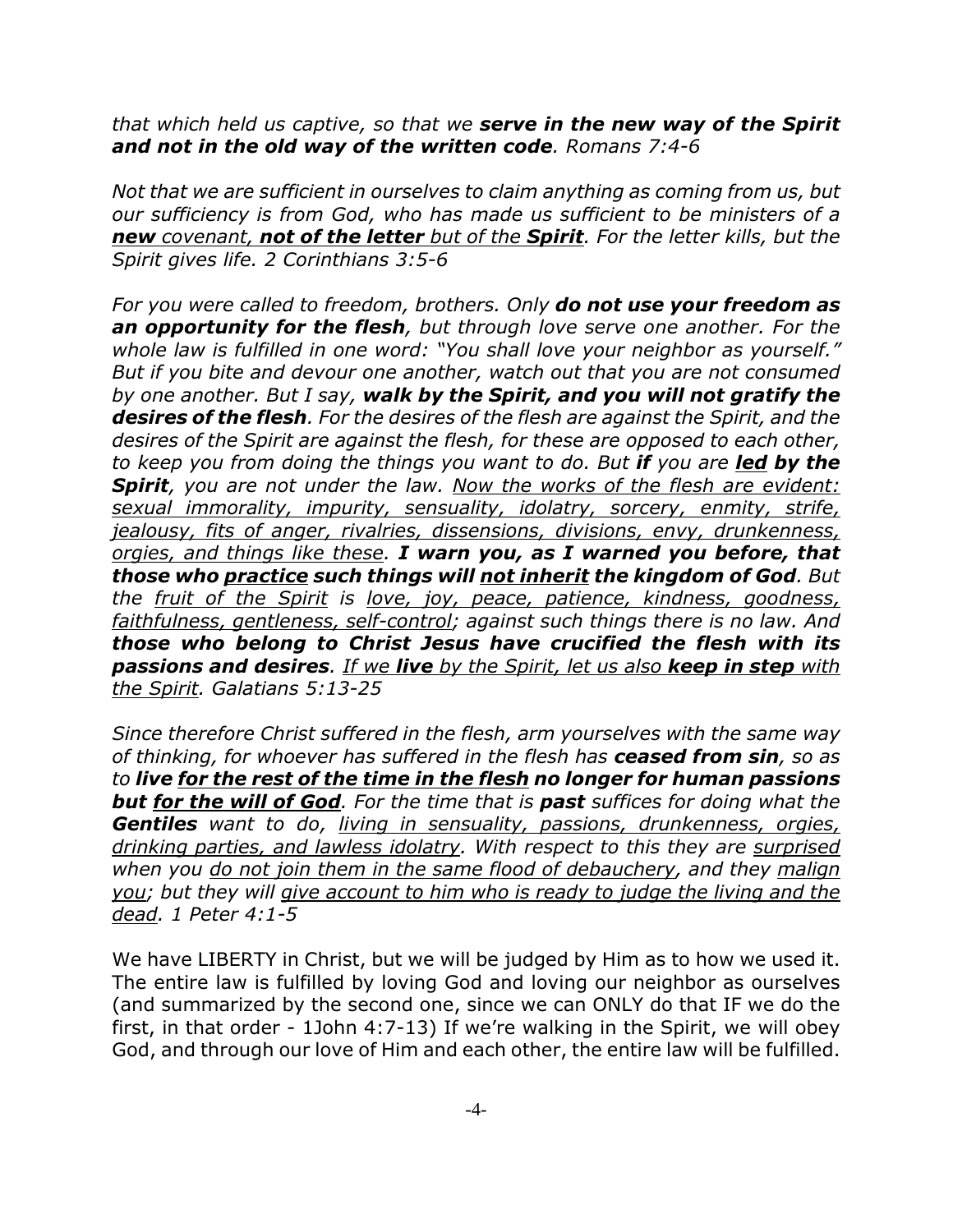*"So whatever you wish that others would do to you, do also to them, for this is the Law and the Prophets." Matthew 7:12*

*Now we know that the law is good, if one uses it lawfully, understanding this, that the law is not laid down for the just but for the lawless and disobedient, for the ungodly and sinners, for the unholy and profane, for those who strike their fathers and mothers, for murderers, the sexually immoral, men who practice homosexuality, enslavers, liars, perjurers, and whatever else is contrary to sound doctrine, in accordance with the gospel of the glory of the blessed God with which I have been entrusted. 1 Timothy 1:8-11*

*Owe no one anything, except to love each other, for the one who loves another has fulfilled the law. For the commandments, "You shall not commit adultery, You shall not murder, You shall not steal, You shall not covet," and any other commandment, are summed up in this word: "You shall love your neighbor as yourself." Love does no wrong to a neighbor; therefore love is the fulfilling of the law. Besides this you know the time, that the hour has come for you to wake from sleep. For salvation is nearer to us now than when we first believed. The night is far gone; the day is at hand. So then let us cast off the works of darkness and put on the armor of light. Let us walk properly as in the daytime, not in orgies and drunkenness, not in sexual immorality and sensuality, not in quarreling and jealousy. But put on the Lord Jesus Christ, and make no provision for the flesh, to gratify its desires. Romans 13:8-14*

*If you really fulfill the royal law according to the Scripture, "You shall love your neighbor as yourself," you are doing well. But if you show partiality, you are committing sin and are convicted by the law as transgressors. For whoever keeps the whole law but fails in one point has become accountable for all of it. For he who said, "Do not commit adultery," also said, "Do not murder." If you do not commit adultery but do murder, you have become a transgressor of the law. So speak and so act as those who are to be judged under the law of liberty. For judgment is without mercy to one who has shown no mercy. Mercy triumphs over judgment. What good is it, my brothers, if someone says he has faith but does not have works? Can that faith save him? If a brother or sister is poorly clothed and lacking in daily food, and one of you says to them, "Go in peace, be warmed and filled," without giving them the things needed for the body, what good is that? So also faith by itself, if it does not have works, is dead. James 2:8-17*

*Know this, my beloved brothers: let every person be quick to hear, slow to speak, slow to anger; for the anger of man does not produce the righteousness*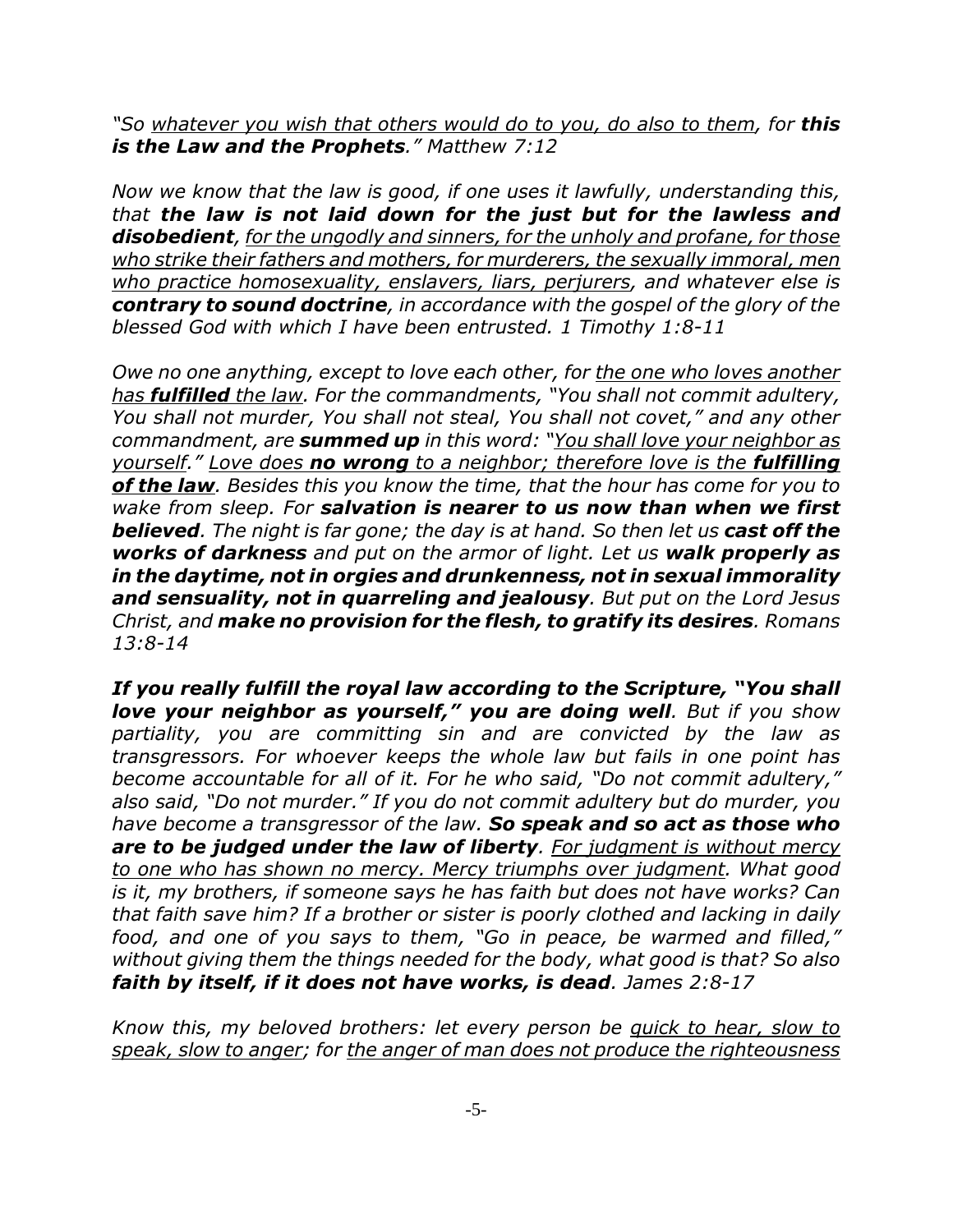*of God. Therefore put away all filthiness and rampant wickedness and receive with meekness the implanted word, which is able to save your souls. But be doers of the word, and not hearers only, deceiving yourselves. For if anyone is a hearer of the word and not a doer, he is like a man who looks intently at his natural face in a mirror. For he looks at himself and goes away and at once forgets what he was like. But the one who looks into the perfect law, the law of liberty, and perseveres, being no hearer who forgets but a doer who acts, he will be blessed in his doing. If anyone thinks he is religious and does not bridle his tongue but deceives his heart, this person's religion is worthless. Religion that is pure and undefiled before God, the Father, is this: to visit orphans and widows in their affliction, and to keep oneself unstained from the world. James 1:19-27*

In Matt. 7:21-29 and Luke 6:43-49, Jesus said basically the same thing as James said above. People who think they can just give Jesus "lip service" of believing, but not follow through by following Him, are deceiving themselves. (Also see Jam. 1:12-16, Matt. 10:38, Luke 9:62) We are FREE in Christ, but that includes being free FROM the power that sin once held over us to make us OBEY it instead of obeying God.

*Now Hagar is Mount Sinai in Arabia; she corresponds to the present Jerusalem, for she is in slavery with her children. But the Jerusalem above is free, and she is our mother. 30 But what does the Scripture say? "Cast out the slave woman and her son, for the son of the slave woman shall not inherit with the son of the free woman." So, brothers, we are not children of the slave but of the free woman. Galatians 4:25-26, 30-31* (The reference to Mt. Sinai is a reference to the Law, since that is where it was given. Exo. 19-20)

*What then? Are we to sin because we are not under law but under grace? By no means! Do you not know that if you present yourselves to anyone as obedient slaves, you are slaves of the one whom you obey, either of sin, which leads to death, or of obedience, which leads to righteousness? But thanks be to God, that you who were once slaves of sin have become obedient from the heart to the standard of teaching to which you were committed, and, having been set free from sin, have become slaves of righteousness. I am speaking in human terms, because of your natural limitations. For just as you once presented your members as slaves to impurity and to lawlessness leading to more lawlessness, so now present your members as slaves to righteousness leading to sanctification. For when you were slaves of sin, you were free in regard to righteousness. But what fruit were you getting at that time from the things of which you are now ashamed? For the end of those things is death. But now that you have been*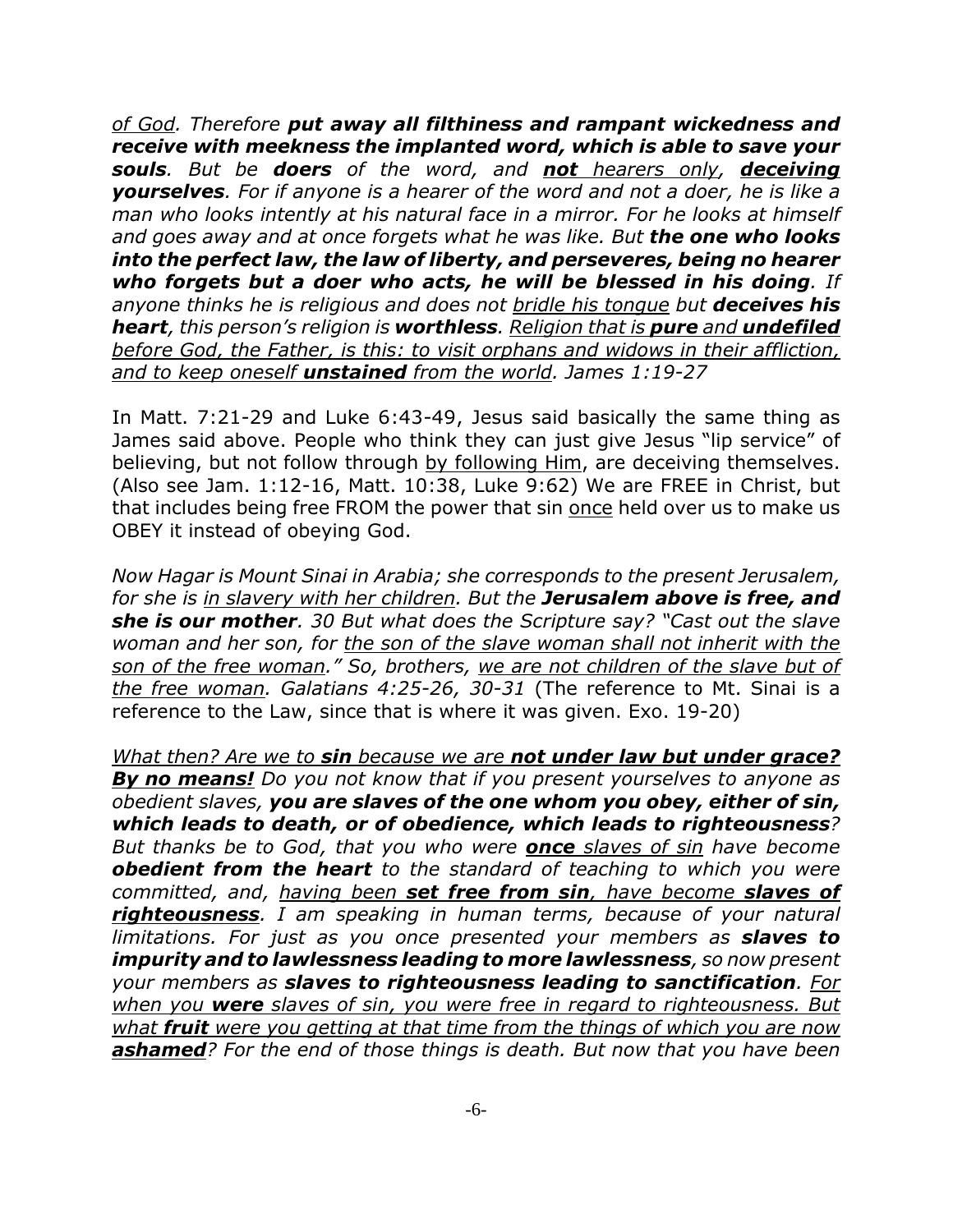*set free from sin and have become slaves of God, the fruit you get leads to sanctification and its end, eternal life. For the wages of sin is death, but the free gift of God is eternal life in Christ Jesus our Lord. Romans 6:15-23*

*So Jesus said to the Jews who had believed him, "If you abide in my word, you are truly my disciples, and you will know the truth, and the truth will set you free." They answered him, "We are offspring of Abraham and have never been enslaved to anyone. How is it that you say, 'You will become free'?" Jesus answered them, "Truly, truly, I say to you, everyone who practices sin is a slave to sin. The slave does not remain in the house forever; the son remains forever. So if the Son sets you free, you will be free indeed. John 8:31-36*

## *They promise them freedom, but they themselves are slaves of corruption. For whatever overcomes a person, to that he is enslaved. 2 Peter 2:19*

*Or do you not know that the unrighteous will not inherit the kingdom of God? Do not be deceived: neither the sexually immoral, nor idolaters, nor adulterers, nor men who practice homosexuality, nor thieves, nor the greedy, nor drunkards, nor revilers, nor swindlers will inherit the kingdom of God. And such were some of you. But you were washed, you were sanctified, you were justified in the name of the Lord Jesus Christ and by the Spirit of our God. "All things are lawful for me," but not all things are helpful. "All things are lawful for me," but I will not be dominated by anything. "Food is meant for the stomach and the stomach for food"—and God will destroy both one and the other. The body is not meant for sexual immorality, but for the Lord, and the Lord for the body. And God raised the Lord and will also raise us up by his power. Do you not know that your bodies are members of Christ? Shall I then take the members of Christ and make them members of a prostitute? Never! Or do you not know that he who is joined to a prostitute becomes one body with her? For, as it is written, "The two will become one flesh." But he who is joined to the Lord becomes one spirit with him. Flee from sexual immorality. Every other sin a person commits is outside the body, but the sexually immoral person sins against his own body. Or do you not know that your body is a temple of the Holy Spirit within you, whom you have from God? You are not your own, for you were bought with a price. So glorify God in your body. 1 Corinthians 6:9-20* (Also see Heb. 10:26-31.)

*I appeal to you therefore, brothers, by the mercies of God, to present your bodies as a living sacrifice, holy and acceptable to God, which is your spiritual worship. Do not be conformed to this world, but be transformed by the renewal of your mind, that by testing you may discern what is the will of God, what is good and acceptable and perfect. Romans 12:1-2*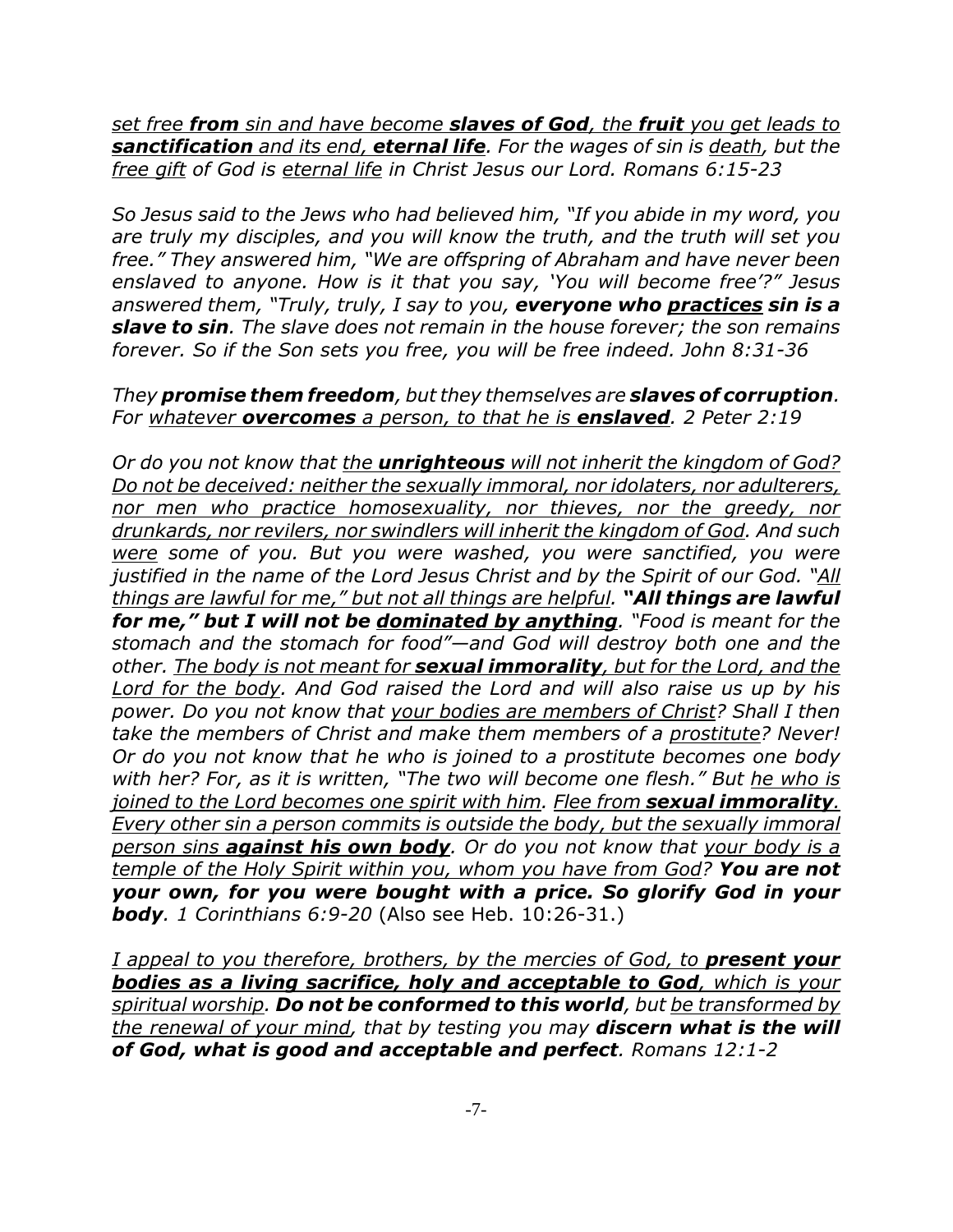As God's adopted children who are spiritually given new birth through the Holy Spirit (John 3:3-8, 1:13, 1Pet. 1:23, 1John 3:9, 3:24, John 14:20), we are warned to turn from evil as the same as those who were physically born Jews were supposed to do. (Jer. 6:16)

*But God's firm foundation stands, bearing this seal: "The Lord knows those who are his," and, "Let everyone who names the name of the Lord depart from iniquity." 2 Timothy 2:19*

*For your obedience is known to all, so that I rejoice over you, but I want you to be wise as to what is good and innocent as to what is evil. Romans 16:19*

*Beloved, do not imitate evil but imitate good. Whoever does good is from God; whoever does evil has not seen God. 3 John 1:11*

*For "Whoever desires to love life and see good days, let him keep his tongue from evil and his lips from speaking deceit; let him turn away from evil and do good; let him seek peace and pursue it. For the eyes of the Lord are on the righteous, and his ears are open to their prayer. But the face of the Lord is against those who do evil." 1 Peter 3:10-12*

*Now these things took place as examples for us, that we might not desire evil as they did. Do not be idolaters as some of them were; as it is written, "The people sat down to eat and drink and rose up to play." We must not indulge in sexual immorality as some of them did, and twenty-three thousand fell in a single day. We must not put Christ to the test, as some of them did and were destroyed by serpents, nor grumble, as some of them did and were destroyed by the Destroyer. Now these things happened to them as an example, but they were written down for our instruction, on whom the end of the ages has come. Therefore let anyone who thinks that he stands take heed lest he fall. No temptation has overtaken you that is not common to man. God is faithful, and he will not let you be tempted beyond your ability, but with the temptation he will also provide the way of escape, that you may be able to endure it. Therefore, my beloved, flee from idolatry. 1 Corinthians 10:6-14*

We may not have metal, stone or wood images that we worship, but anything that comes before or above God in our hearts and lives is an idol. Worshiping our own version of God, one who is unconcerned about our sin and holiness now that Jesus died for it (Heb. 12:14), one who doesn't "see" our sin anymore (Rev. 2-3, Acts 5:1-11), is also idolatry. Jesus will forgive and cleanse us of any sin that we **repent** of and confess to Him. He intercedes on our behalf for the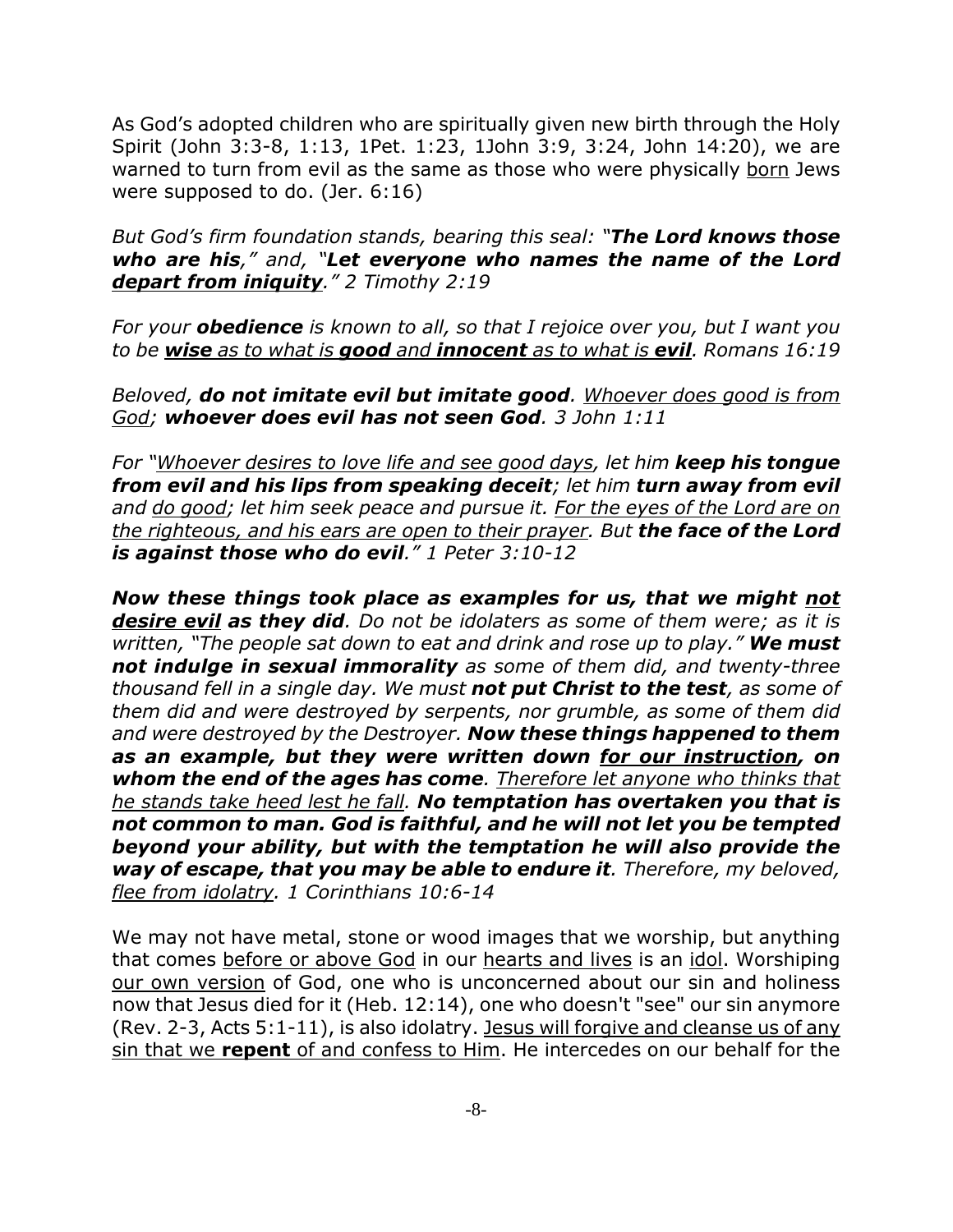very reason that we slip or do things we shouldn't out of ignorance, but that is different from refusing to repent, and deliberately practicing sin as a way of life. (Rom. 8:34, Heb. 7:25, Rom. 6, 1Cor. 15:33-34, Heb. 10, 1John 1-4, 2Pet. 5:1-15, Philip. 3:14-19, 1Cor. 10:6-14, 2Cor. 12:20-13:3)

Notice in the passage at the top that instead of doing evil, they were to keep God's commandments. So are we—just not the Mosaic Law. Jesus fulfilled the Law, and we obey His two simple (but not easy) commandments. By keeping those two, we fulfill the rest. This doesn't mean we are free to intentionally sin, but that if we really love God and our neighbor, we WON'T sin against them (especially not on purpose). Just going through the motions of serving God does not please Him, but that doesn't mean that He doesn't desire that we please Him. He wants GENUINE devotion and adoration, as He alone deserves.

*And one of the scribes came up and heard them disputing with one another, and seeing that he answered them well, asked him, "Which commandment is the most important of all?" Jesus answered, "The most important is, 'Hear, O Israel: The Lord our God, the Lord is one. And you shall love the Lord your God with all your heart and with all your soul and with all your mind and with all your strength.' The second is this: 'You shall love your neighbor as yourself.' There is no other commandment greater than these." And the scribe said to him, "You are right, Teacher. You have truly said that he is one, and there is no other besides him. And to love him with all the heart and with all the understanding and with all the strength, and to love one's neighbor as oneself, is much more than all whole burnt offerings and sacrifices." And when Jesus saw that he answered wisely, he said to him, "You are not far from the kingdom of God." And after that no one dared to ask him any more questions. Mark 12:28-34*

*In that day you will know that I am in my Father, and you in me, and I in you. Whoever has my commandments and keeps them, he it is who loves me. And he who loves me will be loved by my Father, and I will love him and manifest myself to him." Judas (not Iscariot) said to him, "Lord, how is it that you will manifest yourself to us, and not to the world?" Jesus answered him, "If anyone loves me, he will keep my word, and my Father will love him, and we will come to him and make our home with him. Whoever does not love me does not keep my words. And the word that you hear is not mine but the Father's who sent me. John 14:20-24*

*By this my Father is glorified, that you bear much fruit and so prove to be my disciples. As the Father has loved me, so have I loved you. Abide in my love. If you keep my commandments, you will abide in my love, just as*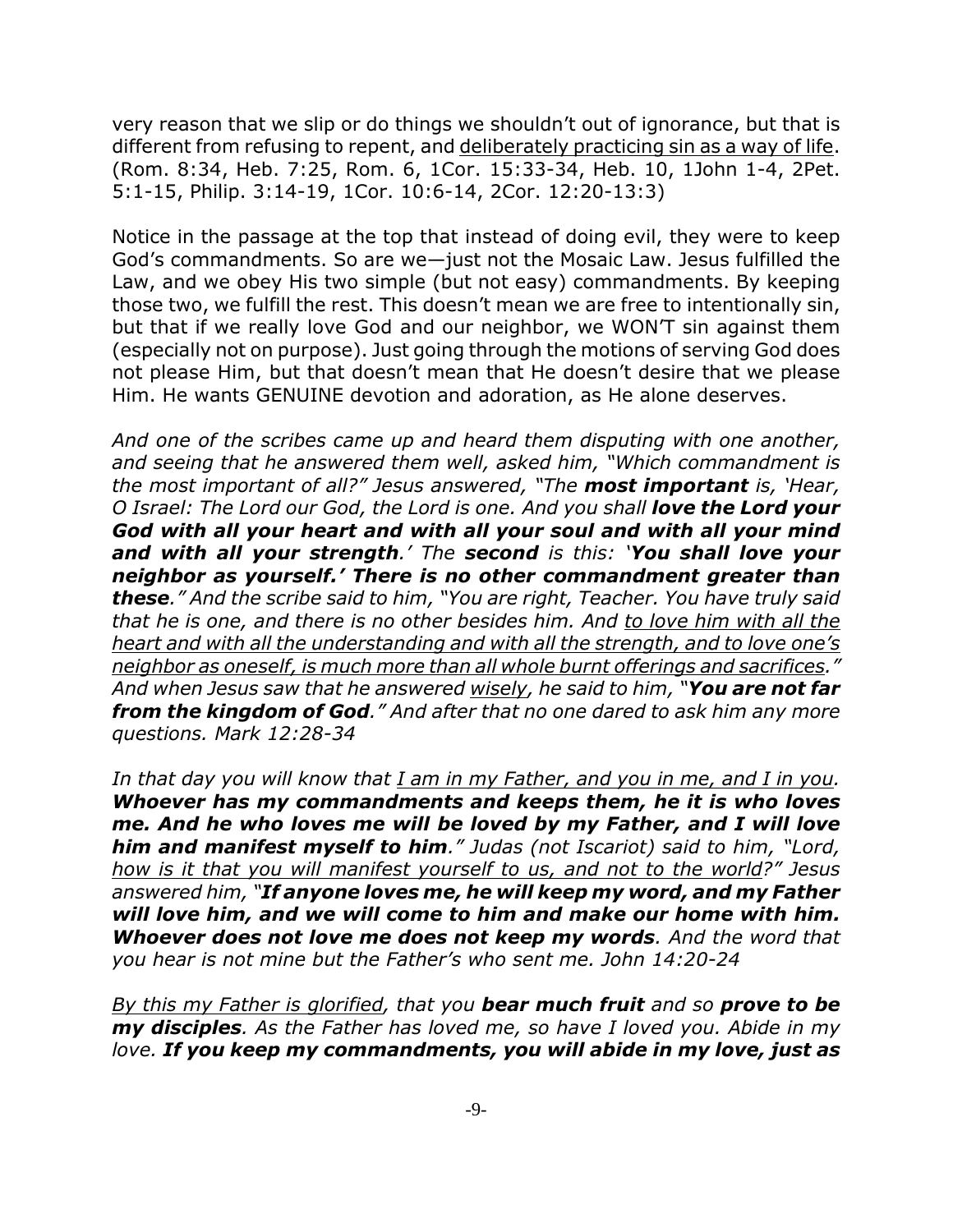*I have kept my Father's commandments and abide in his love. John 15:8-10* (Also see Matt. 5:13-16)

## *If anyone serves me, he must follow me; and where I am, there will my servant be also. If anyone serves me, the Father will honor him. John 12:26*

Paul encourages us to cleanse ourselves from what is dishonorable, so we will be useful to the master of the house. He exhorts us to FLEE from "youthful passions" and pursue righteousness and other virtues that are fruits of the Spirit. (Gal. 5:12-25) We are not left on our own to do these things of our own power—they are fruits produced BY the Holy Spirit who lives IN us if we are born again. However, if we refuse to cooperate with Him, He will not force us. (1Thess. 5:19, Eph. 4:30) Paul encourages us to be patient with those who have been "captured by the devil to do his will" and "correct them with gentleness" so perhaps they will "come to their senses and escape" (from their evil master, the devil). (Also 2Pet. 2:19, Rom. 6:12-13, James 5:19-20)

*Therefore, if anyone cleanses himself from what is dishonorable, he will be a vessel for honorable use, set apart as holy, useful to the master of the house, ready for every good work. So flee youthful passions and pursue righteousness, faith, love, and peace, along with those who call on the Lord from a pure heart. Have nothing to do with foolish, ignorant controversies; you know that they breed quarrels. And the Lord's servant must not be quarrelsome but kind to everyone, able to teach, patiently enduring evil, correcting his opponents with gentleness. God may perhaps grant them repentance leading to a knowledge of the truth, and they may come to their senses and escape from the snare of the devil, after being captured by him to do his will. 2 Timothy 2:20-26* (This immediately follows v. 19, "Let those who name the name of the Lord turn from iniquity," quoted previously.)

*And you, who once were alienated and hostile in mind, doing evil deeds, he has now reconciled in his body of flesh by his death, in order to present you holy and blameless and above reproach before him, if indeed you continue in the faith, stable and steadfast, not shifting from the hope of the gospel that you heard, which has been proclaimed in all creation under heaven, and of which I, Paul, became a minister. Colossians 1:21-23*

The false prophets of our day for the most part encourage people to do whatever they want, even if God said in the Bible NOT to do it, and call it "faith" when they put God to the test. (Luke 4:12) (There are also some who insist that we are still under the Law, but most people recognize that as false teaching. There are no mega-churches that I am aware that preach law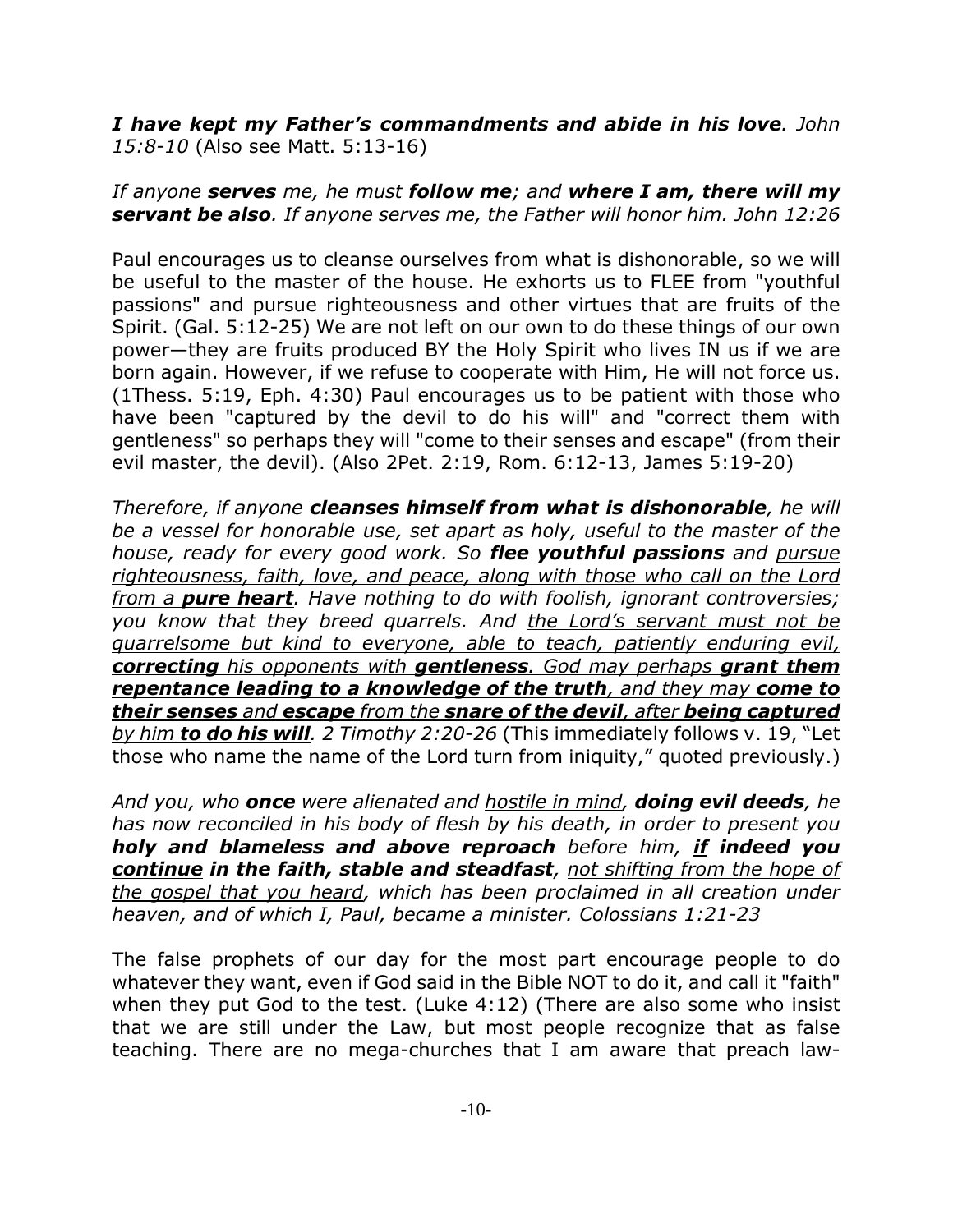keeping.) Below is what God said about the false prophets in Jeremiah's day, warning the people about them. The people were being assured all was well and they were "good" with God despite their ignoring all of His instructions. Sound familiar?

*Thus says the LORD of hosts: "Do not listen to the words of the prophets who prophesy to you, filling you with vain hopes. They speak visions of their own minds, not from the mouth of the LORD. They say continually to those who despise the word of the LORD, 'It shall be well with you'; and to everyone who stubbornly follows his own heart, they say, 'No disaster shall come upon you.'" For who among them has stood in the council of the LORD to see and to hear his word, or who has paid attention to his word and listened? Behold, the storm of the LORD! Wrath has gone forth, a whirling tempest; it will burst upon the head of the wicked. The anger of the LORD will not turn back until he has executed and accomplished the intents of his heart. In the latter days you will understand it clearly. "I did not send the prophets, yet they ran; I did not speak to them, yet they prophesied. But if they had stood in my council, then they would have proclaimed my words to my people, and they would have turned them from their evil way, and from the evil of their deeds." Jeremiah 23:16-22*

Let's not forget that God considered it despising HIM when the people refused to go into the promised land out of fear. (Num. 14, esp. v. 11) We are told NOT to fear those who can only harm our bodies. (Matt. 10:28) Remember, the things that happened in the past are examples to us. (1Cor. 10:6-14, quote previously.) Notice how Abraham, Isaac and Jacob physically lived in tents during their "exile," while looking forward to the city of God. We're doing the same thing. We are ALSO sojourners here on earth, and the tents are our bodies. (2Cor. 5:1-11, 2Pet. 1:13-15, 1Pet. 1:17-19, 1Pet. 2:10-12, Phil. 3:17- 21, Eph. 2:19-22)

*By faith Abraham went to live in the land of promise, as in a foreign land, living in tents with Isaac and Jacob, heirs with him of the same promise. For he was looking forward to the city that has foundations, whose designer and builder is God. Hebrews 11:9-10*

Like the patriarchs of Israel (the cultivated olive tree we are grafted into), they COULD have returned to their old country if they didn't have enough faith to trust in God. God doesn't "lose" us, but He doesn't force us to follow through on our professed faith, either. The faith is counted as righteousness IF it is REAL, not if it's FAKE. When claim to believe, but we love the world and its ways more than God, we are saying we want to return to our "old country."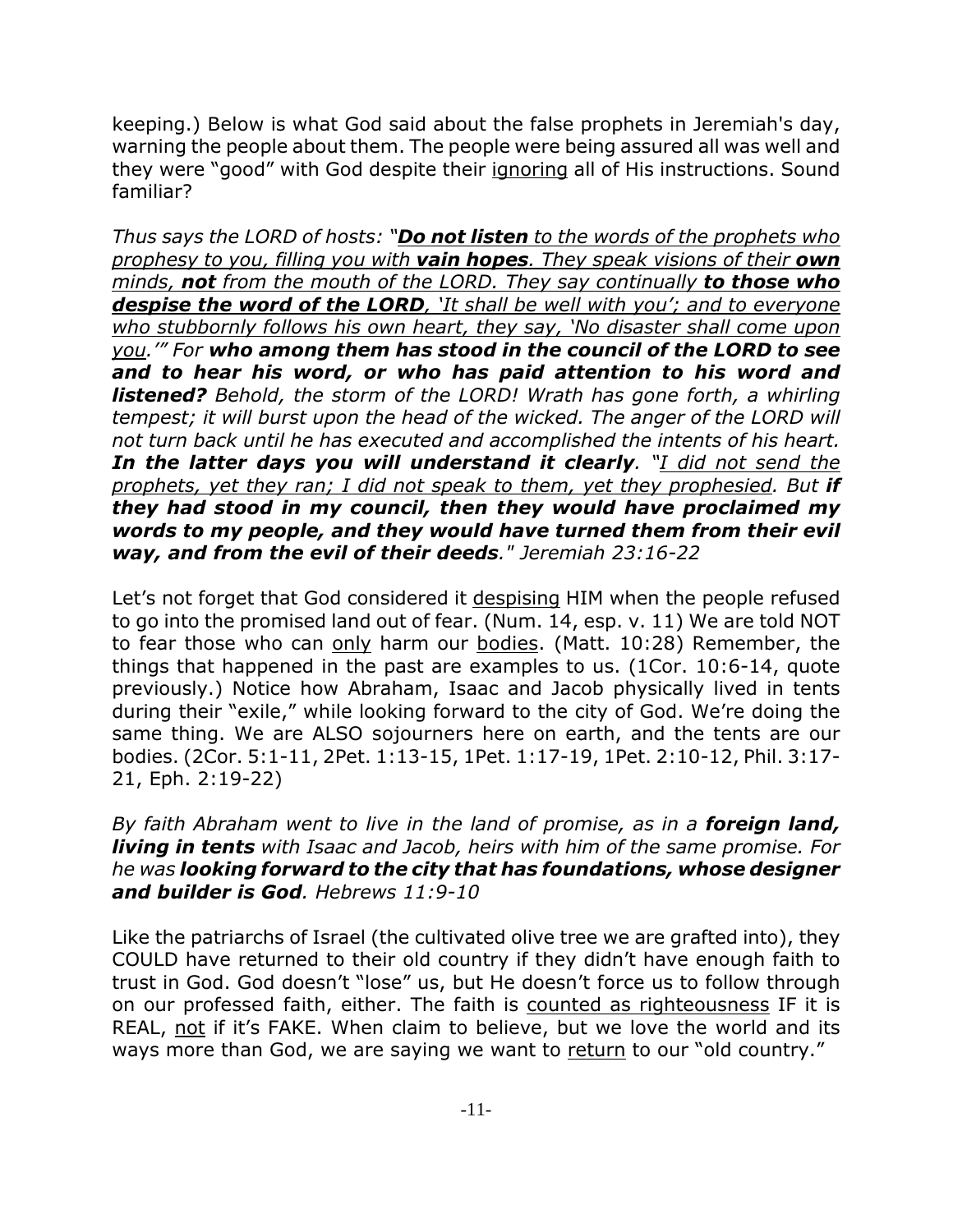*These* ["giants of the faith"] *all died in faith, not having received the things promised, but having seen them and greeted them from afar, and having acknowledged that they were strangers and exiles on the earth. For people who speak thus make it clear that they are seeking a homeland. If they had been thinking of that land from which they had gone out, they would have had opportunity to return. But as it is, they desire a better country, that is, a heavenly one. Therefore God is not ashamed to be called their God, for he has prepared for them a city. Hebrews 11:13-16*

*But someone will say, "You have faith and I have works." Show me your faith apart from your works, and I will show you my faith by my works. You believe that God is one; you do well. Even the demons believe—and shudder! Do you want to be shown, you foolish person, that faith apart from works is useless? Was not Abraham our father justified by works when he offered up his son Isaac on the altar? You see that faith was active along with his works, and faith was completed by his works; and the Scripture was fulfilled that says, "Abraham believed God, and it was counted to him as righteousness" —and he was called a friend of God. You see that a person is justified by works and not by faith alone. And in the same way was not also Rahab the prostitute justified by works when she received the messengers and sent them out by another way? For as the body apart from the spirit is dead, so also faith apart from works is dead. James 2:18-26* (Also see John 15:14.)

James is NOT saying that we earn salvation, but that IF our faith is genuine, we will follow up on it. God is not impressed by empty words and "good intentions" that result in His NOT being honored and glorified. (Titus 1:16, 1John 3:8, Phil. 3:18-19, 1John 2:3-6, Gal. 6:7-9, Matt. 5:13-16, John 13:35, 15:8-10, Eph. 2:10, Col. 1:10, Titus 2:11-15, 3:8, Heb. 6:11-12)

We are to have the mind-set that the ONLY one we should fear is God. (Today, it seems to be quite the opposite, don't you think? People idolize and adore celebrities of all kinds, take their advice, and often try to emulate them, but they think of Jesus as a "buddy," change His words to ones they like better, and think of Him mostly when they need something, or like "fire insurance.") We know that even though Jesus said the one who denies Him, He will also deny and yet Peter was forgiven for denying Him three times. So like other sins, that one is forgivable, but we mustn't be found denying Him even up until our death or when He returns. Stifling the Holy Spirit is the start of falling away from God. (Heb. 3:12-14, Matt. 13:20-22, Heb. 6:7-8, Matt. 13:40-43, John 15:6)

*"Offer to God a sacrifice of thanksgiving, and perform your vows to the Most High, and call upon me in the day of trouble; I will deliver you, and you shall*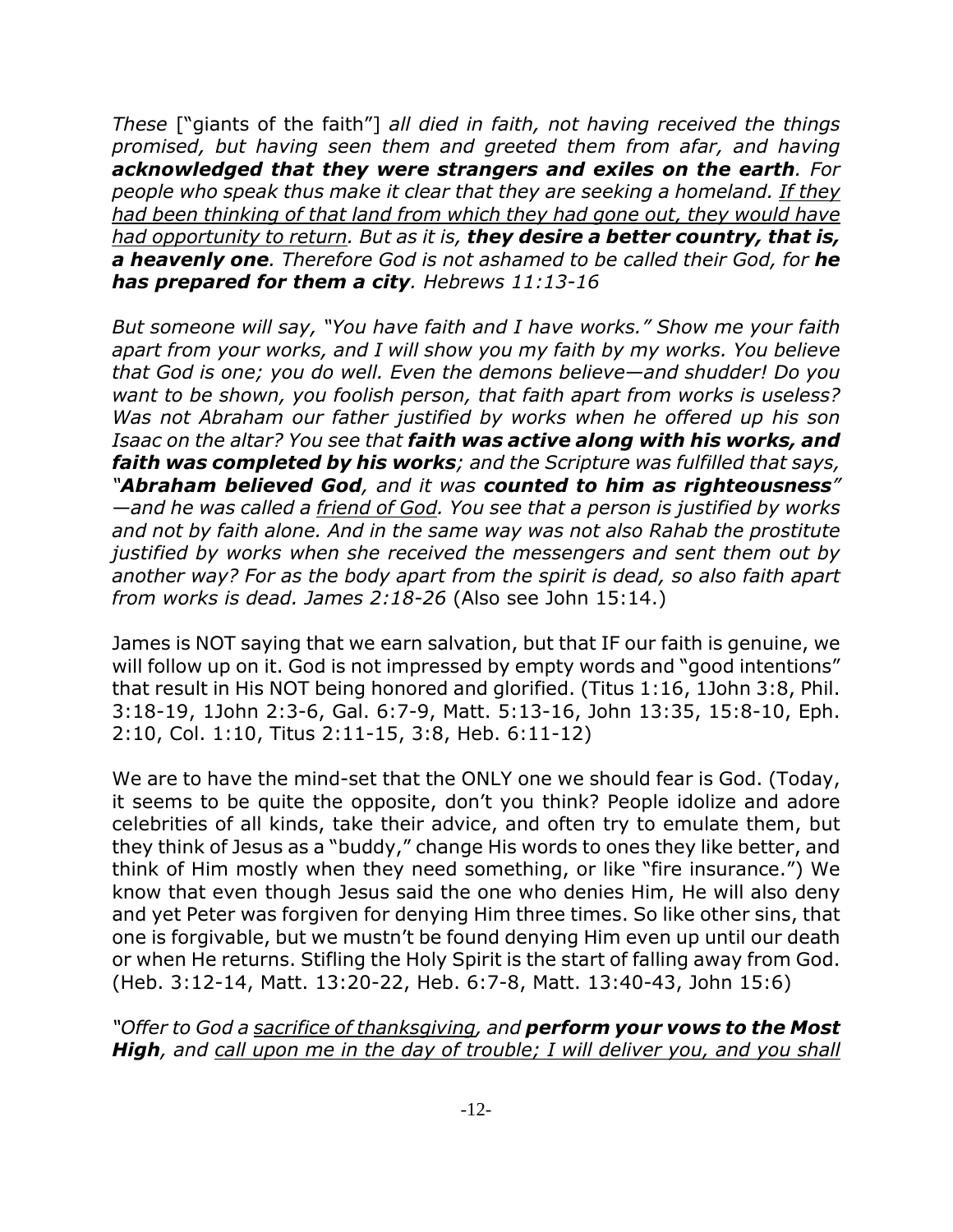*glorify me." But to the wicked God says: "What right have you to recite my statutes or take my covenant on your lips? For you hate discipline, and you cast my words behind you. If you see a thief, you are pleased with him, and you keep company with adulterers. You give your mouth free rein for evil, and your tongue frames deceit. You sit and speak against your brother; you slander your own mother's son. These things you have done, and I have been silent; you thought that I was one like yourself. But now I rebuke you and lay the charge before you. Mark this, then, you who forget God, lest I tear you apart, and there be none to deliver! The one who offers thanksgiving as his sacrifice glorifies me; to one who orders his way rightly I will show the salvation of God!" Psalm 50:14-23*

*For the LORD spoke thus to me with his strong hand upon me, and warned me not to walk in the way of this people, saying: "Do not call conspiracy all that this people calls conspiracy, and do not fear what they fear, nor be in dread. But the LORD of hosts, him you shall honor as holy. Let him be your fear, and let him be your dread. Isaiah 8:11-13*

*Only let your manner of life be worthy of the gospel of Christ, so that whether I come and see you or am absent, I may hear of you that you are standing firm in one spirit, with one mind striving side by side for the faith of the gospel, and not frightened in anything by your opponents. This is a clear sign to them of their destruction, but of your salvation, and that from God. For it has been granted to you that for the sake of Christ you should not only believe in him but also suffer for his sake, engaged in the same conflict that you saw I had and now hear that I still have. Philippians 1:27-30*

*"Blessed are you when others revile you and persecute you and utter all kinds of evil against you falsely on my account. Rejoice and be glad, for your reward is great in heaven, for so they persecuted the prophets who were before you." Matthew 5:11-12*

*And he lifted up his eyes on his disciples, and said: "Blessed are you who are poor, for yours is the kingdom of God. Blessed are you who are hungry now, for you shall be satisfied. Blessed are you who weep now, for you shall laugh. Blessed are you when people hate you and when they exclude you and revile you and spurn your name as evil, on account of the Son of Man! Rejoice in that day, and leap for joy, for behold, your reward is great in heaven; for so their fathers did to the prophets. But woe to you who are rich, for you have received your consolation. Woe to you who are full now, for you shall be hungry. Woe to you who laugh now, for you shall mourn and weep.*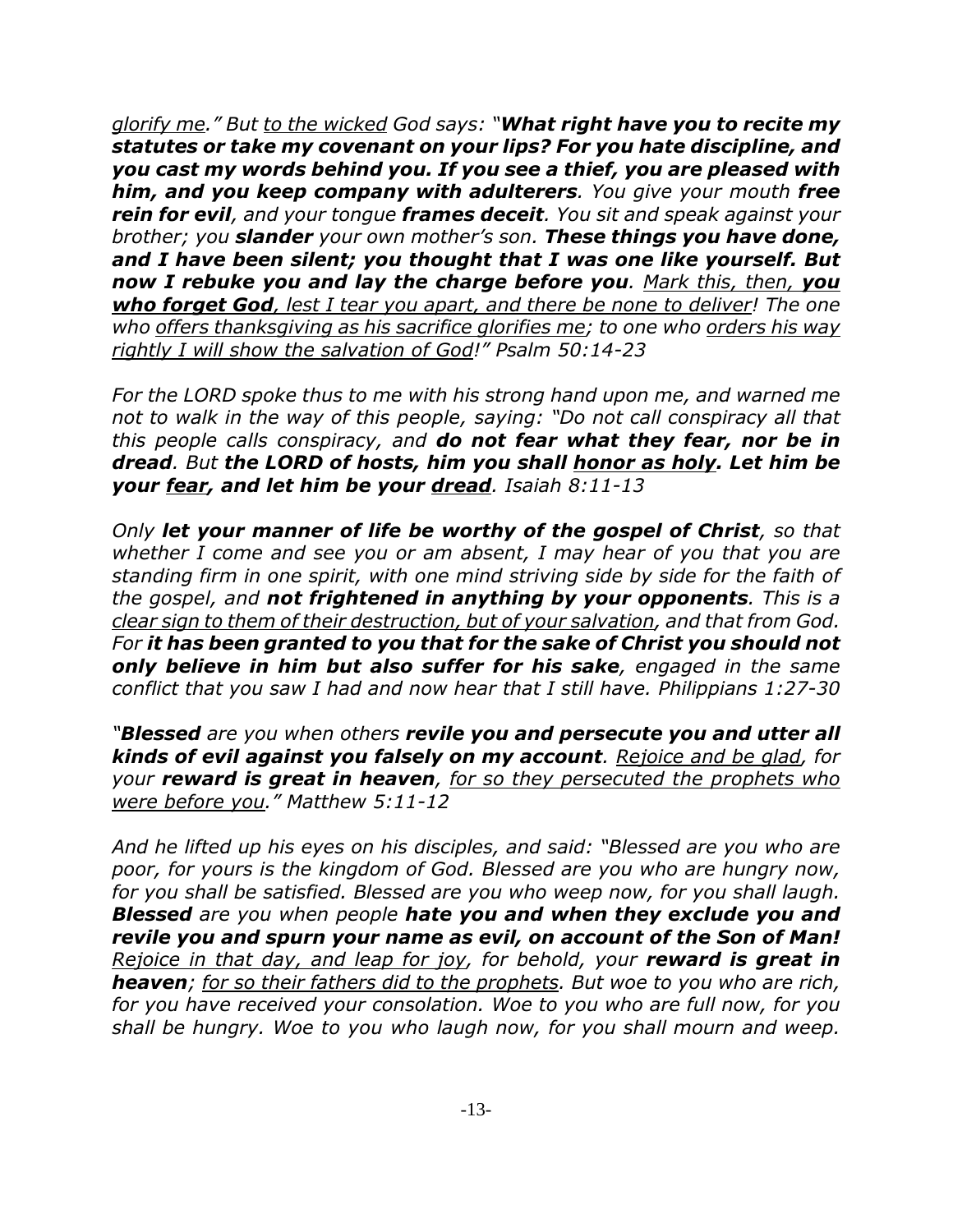## *Woe to you, when all people speak well of you, for so their fathers did to the false prophets." Luke 6:20-26*

*"A disciple is not above his teacher, nor a servant above his master. It is enough for the disciple to be like his teacher, and the servant like his master. If they have called the master of the house Beelzebul, how much more will they malign those of his household. So have no fear of them, for nothing is covered that will not be revealed, or hidden that will not be known. What I tell you in the dark, say in the light, and what you hear whispered, proclaim on the housetops. And do not fear those who kill the body but cannot kill the soul. Rather fear him who can destroy both soul and body in hell. Are not two sparrows sold for a penny? And not one of them will fall to the ground apart from your Father. But even the hairs of your head are all numbered. Fear not, therefore; you are of more value than many sparrows. So everyone who acknowledges me before men, I also will acknowledge before my Father who is in heaven, but whoever denies me before men, I also will deny before my Father who is in heaven. Do not think that I have come to bring peace to the earth. I have not come to bring peace, but a sword. For I have come to set a man against his father, and a daughter against her mother, and a daughter-in-law against her mother-in-law. And a person's enemies will be those of his own household. Whoever loves father or mother more than me is not worthy of me, and whoever loves son or daughter more than me is not worthy of me. And whoever does not take his cross and follow me is not worthy of me. Whoever finds his life will lose it, and whoever loses his life for my sake will find it." Matthew 10:24-39*

The "sword" referred to by Jesus in the above passage is the one that divides the soul and spirit, joints and marrow, and discerns thoughts and intentions of the heart. That includes everyone, but those who are IN Christ will not be condemned. (Heb. 4:12-13, quoted previously, Rom. 8:1, 1Cor. 3:12-15, Rom. 2:6-11, 14:12, 2Cor. 5:9-10, Gal. 6:4-5, Matt. 16:27, Rev. 11:18, 22:12, 1Pet. 4:17) Like those above, the following passages reassuring us of God's love, power and might are NOT meant to encourage us to sin against Him! They are meant to inspire us to endure through whatever suffering that comes our way, knowing that our reward in heaven far outweighs anything this world could ever offer. Notice how honoring God with our behavior and being assured that God is on our side are connected:

*Let brotherly love continue. Do not neglect to show hospitality to strangers, for thereby some have entertained angels unawares. Remember those who are in prison, as though in prison with them, and those who are mistreated, since you also are in the body. Let marriage be held in honor among all, and let the*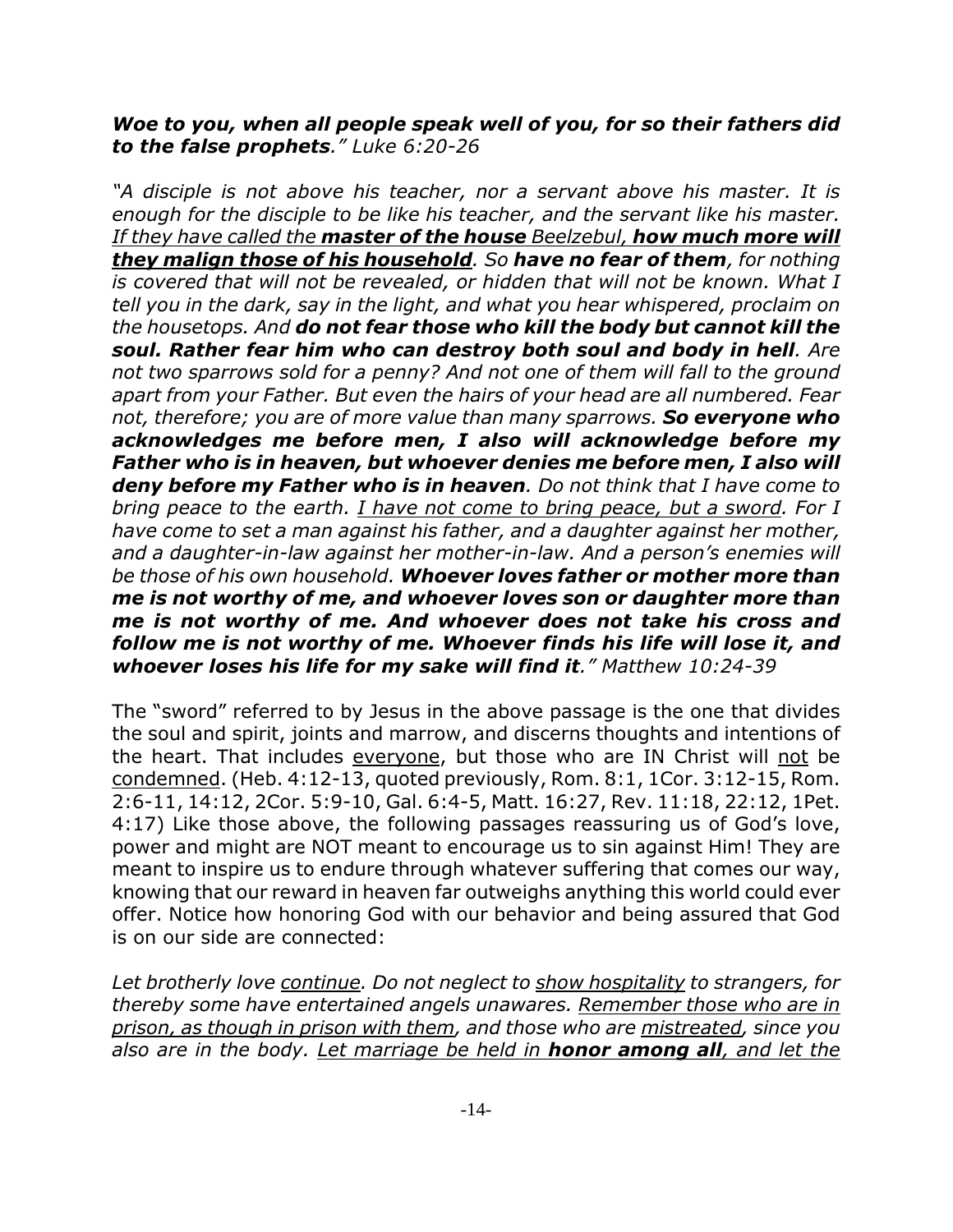*marriage bed be undefiled, for God will judge the sexually immoral and adulterous. Keep your life free from love of money, and be content with what you have, for he has said, "I will never leave you nor forsake you." So we can confidently say, "The Lord is my helper; I will not fear; what can man do to me?" Remember your leaders, those who spoke to you the word of God. Consider the outcome of their way of life, and imitate their faith. Jesus Christ is the same yesterday and today and forever. Hebrews 13:1-8* (Also see 1Cor. 6:9-20, Gal. 5:19-21, Rev. 21:8, 22:15, Rom. 8:13-19.)

*What then shall we say to these things? If God is for us, who can be against us? He who did not spare his own Son but gave him up for us all, how will he not also with him graciously give us all things? Who shall bring any charge against God's elect? It is God who justifies. Who is to condemn? Christ Jesus is the one who died—more than that, who was raised—who is at the right hand of God, who indeed is interceding for us. Who shall separate us from the love of Christ? Shall tribulation, or distress, or persecution, or famine, or nakedness, or danger, or sword? As it is written, "For your sake we are being killed all the day long; we are regarded as sheep to be slaughtered." No, in all these things we are more than conquerors through him who loved us. For I am sure that neither death nor life, nor angels nor rulers, nor things present nor things to come, nor powers, nor height nor depth, nor anything else in all creation, will be able to separate us from the love of God in Christ Jesus our Lord. Romans 8:31-39*

Note: Our God is the same one who spoke through the prophet in Isaiah 59. He still hates those things. Now that the Redeemer predicted in Isa. 59:20 has come, we must turn from our sin (as those who are being grafted in to Israel - Rom. 11:17-24) instead of taking the free gift and trampling on it–outraging the Spirit of grace. (Heb. 10:29) Those who do not bear fruit (of the indwelling Holy Spirit, rather than quench Him or perhaps make an insincere claim of faith, so that He is simply NOT present) are cut off by the Vinedresser like a body part that causes sin—we are the Body of Christ. (John 15:1-2, Matt. 5:29-30, also Matt. 7:19) Don't claim 1John 2:12, but reject 1John 2:28-29 and 1John 3:24, among many others. The point is for our good to evaluate ourselves. (Psa. 139:23-24, 2Cor. 2:4, 7:8-10, 1Tim. 1:5)

*But we have this treasure in jars of clay, to show that the surpassing power belongs to God and not to us. We are afflicted in every way, but not crushed; perplexed, but not driven to despair; persecuted, but not forsaken; struck down, but not destroyed; always carrying in the body the death of Jesus, so that the life of Jesus may also be manifested in*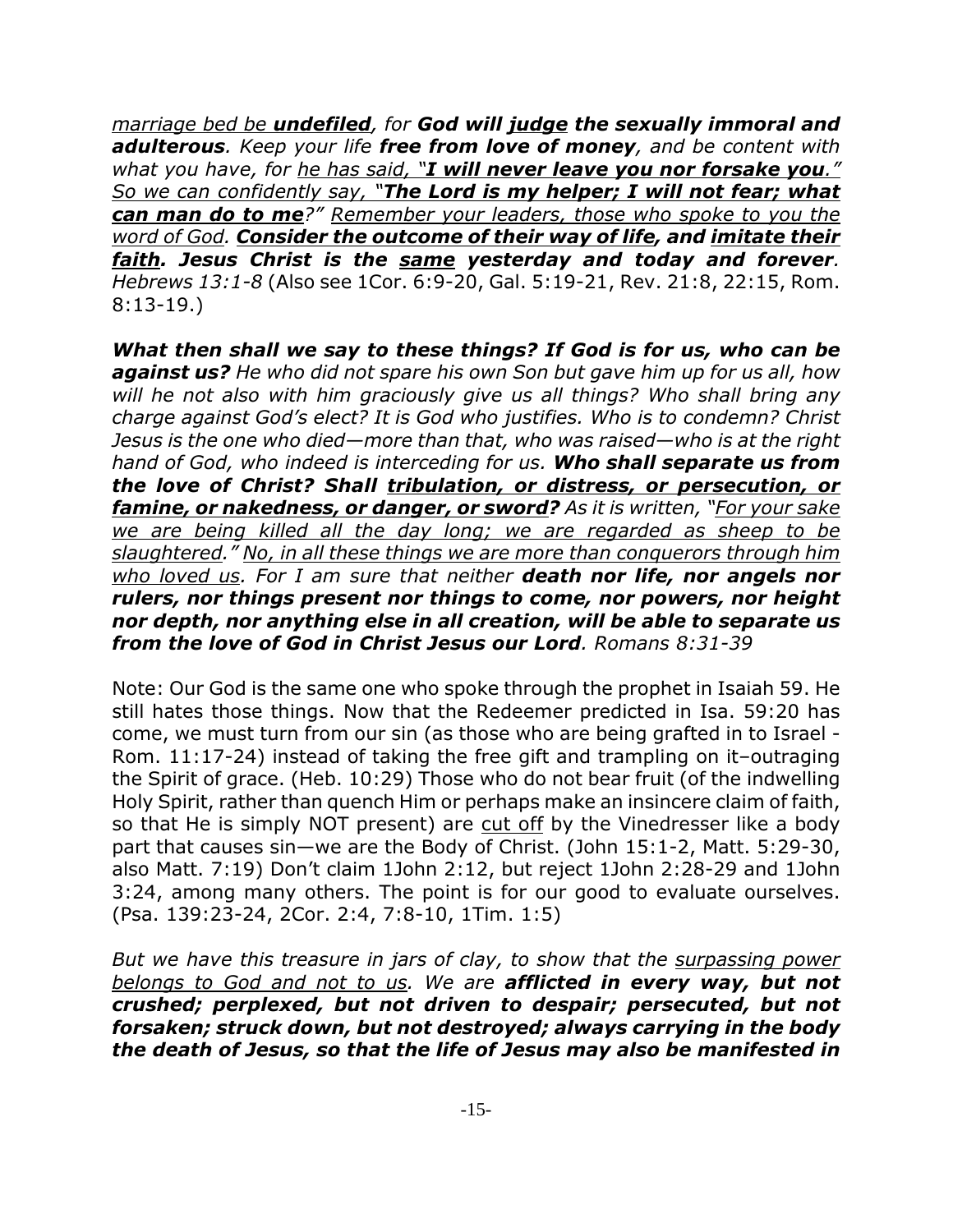*our bodies. For we who live are always being given over to death for Jesus' sake, so that the life of Jesus also may be manifested in our mortal flesh. 2 Corinthians 4:7-11*

*Therefore, since we have been justified by faith, we have peace with God through our Lord Jesus Christ. Through him we have also obtained access by faith into this grace in which we stand, and we rejoice in hope of the glory of God. Not only that, but we rejoice in our sufferings, knowing that suffering produces endurance, and endurance produces character, and character produces hope, and hope does not put us to shame, because God's love has been poured into our hearts through the Holy Spirit who has been given to us. Romans 5:1-5*

*In this you rejoice, though now for a little while, if necessary, you have been grieved by various trials, so that the tested genuineness of your faith—more precious than gold that though being destroyed by fire is moreover being refined—may be found to result in praise and glory and honor at the revelation of Jesus Christ. Though you have not seen him, you love him. Though you do not now see him, you believe in him and rejoice with joy that is inexpressible and filled with glory, obtaining the outcome of your faith, the salvation of your souls. 1 Peter 1:6-9*

*But recall the former days when, after you were enlightened, you endured a hard struggle with sufferings, sometimes being publicly exposed to reproach and affliction, and sometimes being partners with those so treated. For you had compassion on those in prison, and you joyfully accepted the plundering of your property, since you knew that you yourselves had a better possession and an abiding one. Therefore do not throw away your confidence, which has a great reward. For you have need of endurance, so that when you have done the will of God you may receive what is promised. For, "Yet a little while, and the coming one will come and will not delay; but my righteous one shall live by faith, and if he shrinks back, my soul has no pleasure in him." But we are not of those who shrink back and are destroyed, but of those who have faith and preserve their souls. Hebrews 10:32-39*

*Be patient, therefore, brothers, until the coming of the Lord. See how the farmer waits for the precious fruit of the earth, being patient about it, until it receives the early and the late rains. You also, be patient. Establish your hearts, for the coming of the Lord is at hand. Do not grumble against one another, brothers, so that you may not be judged; behold, the Judge is standing at the door. As an example of suffering and patience, brothers,*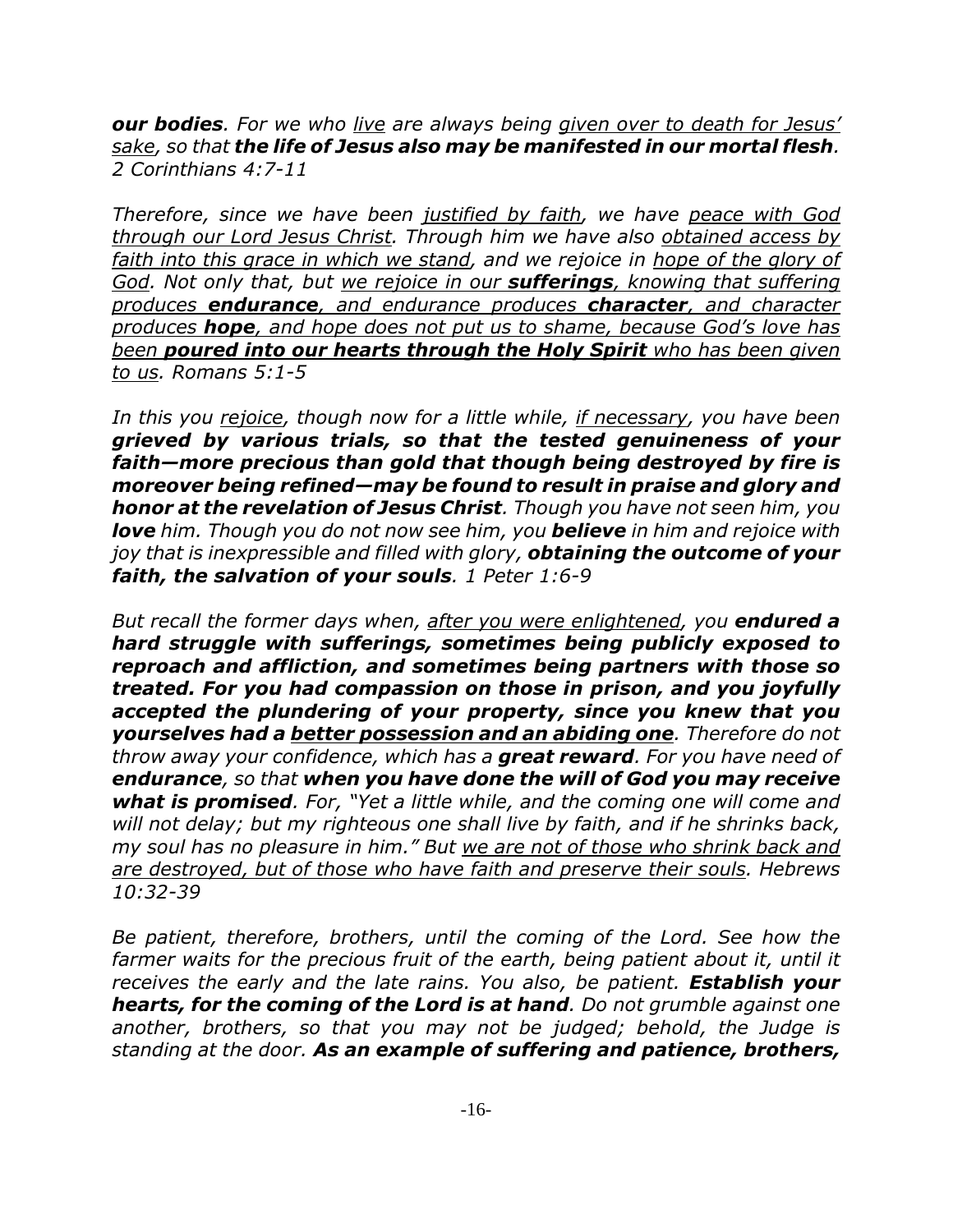*take the prophets who spoke in the name of the Lord. Behold, we consider those blessed who remained steadfast. You have heard of the steadfastness of Job, and you have seen the purpose of the Lord, how the Lord is compassionate and merciful. James 5:7-11*

*"If the world hates you, know that it has hated me before it hated you. If you were of the world, the world would love you as its own; but because you are not of the world, but I chose you out of the world, therefore the world hates you. Remember the word that I said to you: 'A servant is not greater than his master.' If they persecuted me, they will also persecute you. If they kept my word, they will also keep yours. But all these things they will do to you on account of my name, because they do not know him who sent me. John 15:18-21 I have said these things to you, that in me you may have peace. In the world you will have tribulation. But take heart; I have overcome the world." John 16:33* (Also see 1John 4:4-6.)

*For we know that if the tent that is our earthly home is destroyed, we have a building from God, a house not made with hands, eternal in the heavens. For in this tent we groan, longing to put on our heavenly dwelling, if indeed by putting it on we may not be found naked. For while we are still in this tent, we groan, being burdened—not that we would be unclothed, but that we would be further clothed, so that what is mortal may be swallowed up by life. He who has prepared us for this very thing is God, who has given us the Spirit as a guarantee. So we are always of good courage. We know that while we are at home in the body we are away from the Lord, for we walk by faith, not by sight. Yes, we are of good courage, and we would rather be away from the body and at home with the Lord. So whether we are at home or away, we make it our aim to please him. For we must all appear before the judgment seat of Christ, so that each one may receive what is due for what he has done in the body, whether good or evil. 2 Corinthians 5:1-10*

We are warned in these last (latter) days about false prophets in the following passages. Today, I don't think anyone is teaching that the resurrection has already happened (except perhaps the Jehovah's Witnesses who do not believe in a literal, physical resurrection, not even of Jesus!), but we certainly do have plenty of quarreling about words, taking passages out of context, twisting them, etc.

*Remind them of these things, and charge them before God not to quarrel about words, which does no good, but only ruins the hearers. Do your best to present yourself to God as one approved, a worker who has no need to be ashamed, rightly handling the word of truth. But avoid irreverent babble, for it will*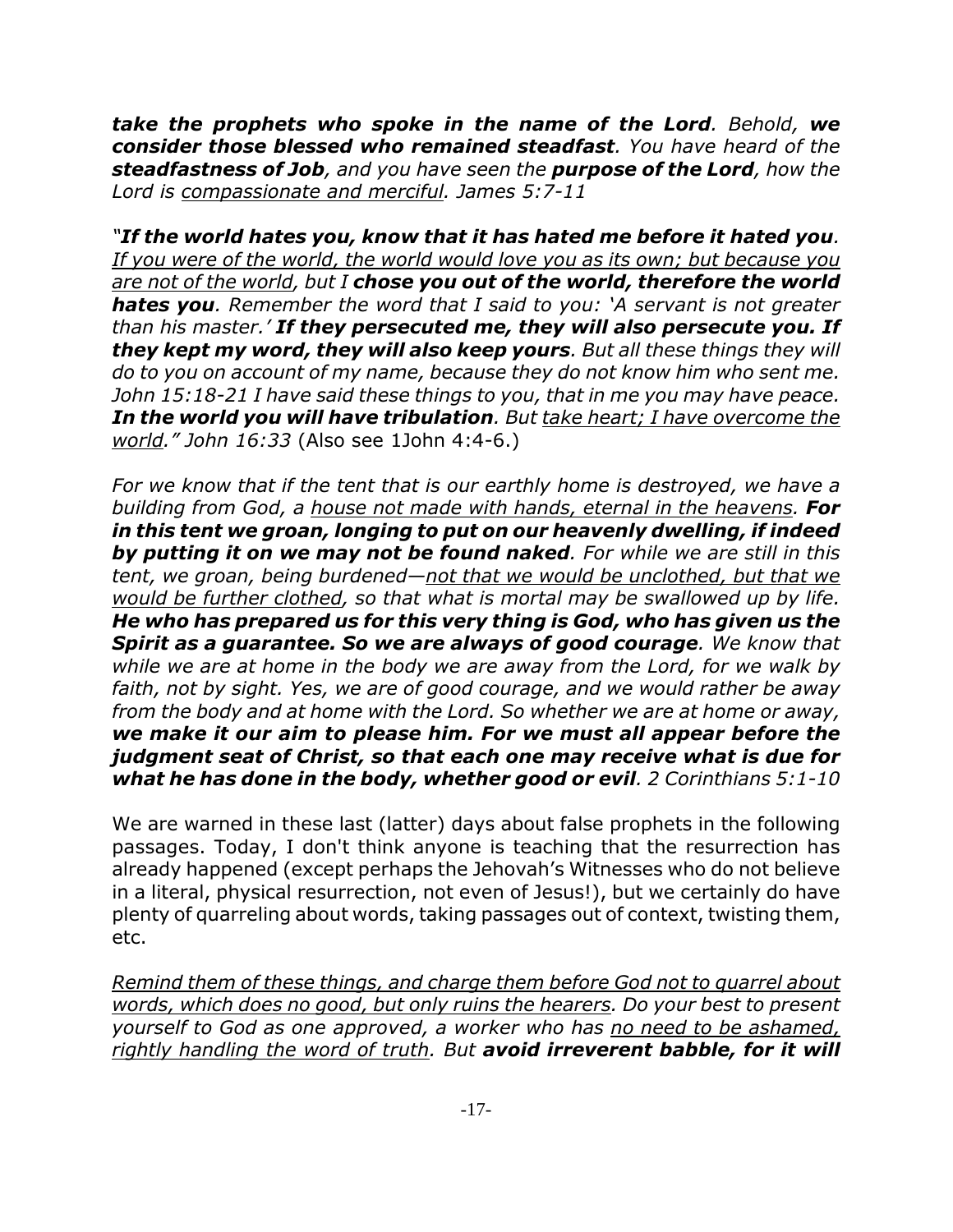*lead people into more and more ungodliness, and their talk will spread like gangrene. Among them are Hymenaeus and Philetus, who have swerved from the truth, saying that the resurrection has already happened. They are upsetting the faith of some. 2 Timothy 2:14-18*

*"Enter by the narrow gate. For the gate is wide and the way is easy that leads to destruction, and those who enter by it are many. For the gate is narrow and the way is hard that leads to life, and those who find it are few. Beware of false prophets, who come to you in sheep's clothing but inwardly are ravenous wolves. You will recognize them by their fruits. Are grapes gathered from thornbushes, or figs from thistles? So, every healthy tree bears good fruit, but the diseased tree bears bad fruit. A healthy tree cannot bear bad fruit, nor can a diseased tree bear good fruit. Every tree that does not bear good fruit is cut down and thrown into the fire. Thus you will recognize them by their fruits. Not everyone who says to me, 'Lord, Lord,' will enter the kingdom of heaven, but the one who does the will of my Father who is in heaven. On that day many will say to me, 'Lord, Lord, did we not prophesy in your name, and cast out demons in your name, and do many mighty works in your name?' And then will I declare to them, 'I never knew you; depart from me, you workers of lawlessness.' Everyone then who hears these words of mine and does them will be like a wise man who built his house on the rock. And the rain fell, and the floods came, and the winds blew and beat on that house, but it did not fall, because it had been founded on the rock. And everyone who hears these words of mine and does not do them will be like a foolish man who built his house on the sand. And the rain fell, and the floods came, and the winds blew and beat against that house, and it fell, and great was the fall of it." Matthew 7:13-27* (Also see Luke 6:43-49.)

*For such men are false apostles, deceitful workmen, disguising themselves as apostles of Christ. And no wonder, for even Satan disguises himself as an angel of light. So it is no surprise if his servants, also, disguise themselves as servants of righteousness. Their end will correspond to their deeds. 2 Corinthians 11:13-15*

*As I urged you when I was going to Macedonia, remain at Ephesus so that you may charge certain persons not to teach any different doctrine, nor to devote themselves to myths and endless genealogies, which promote speculations rather than the stewardship from God that is by faith. The aim of our charge is love that issues from a pure heart and a good conscience and a sincere faith. Certain persons, by swerving from these, have wandered away into vain discussion, desiring to be teachers of the law, without*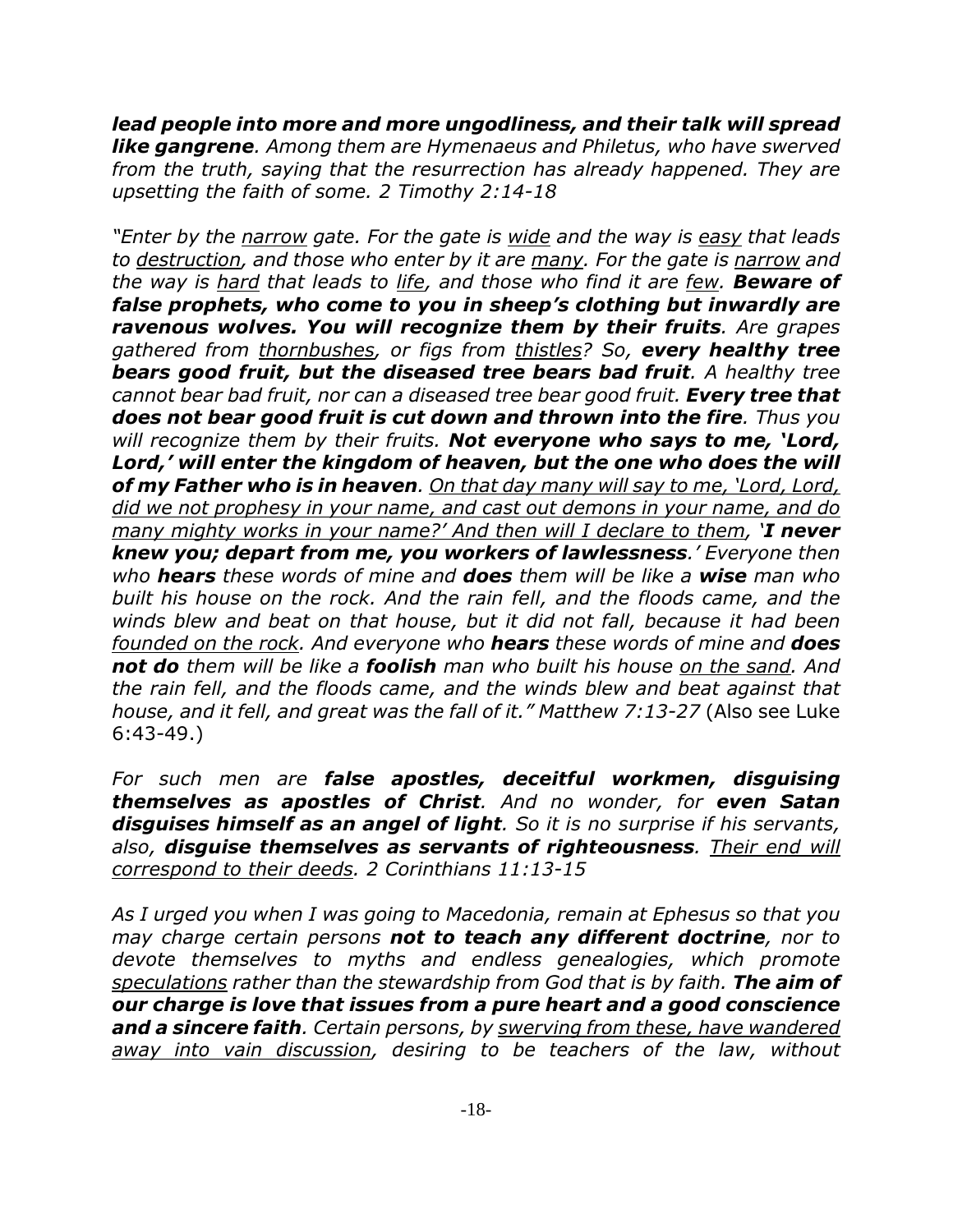*understanding either what they are saying or the things about which they make confident assertions. Now we know that the law is good, if one uses it lawfully, understanding this, that the law is not laid down for the just but for the lawless and disobedient, for the ungodly and sinners, for the unholy and profane, for those who strike their fathers and mothers, for murderers, the sexually immoral, men who practice homosexuality, enslavers, liars, perjurers, and whatever else is contrary to sound doctrine, in accordance with the gospel of the glory of the blessed God with which I have been entrusted. 1 Timothy 1:3-11*

*If anyone teaches a different doctrine and does not agree with the sound words of our Lord Jesus Christ and the teaching that accords with godliness, he is puffed up with conceit and understands nothing. He has an unhealthy craving for controversy and for quarrels about words, which produce envy, dissension, slander, evil suspicions, and constant friction among people who are depraved in mind and deprived of the truth, imagining that godliness is a means of gain. But godliness with contentment is great gain, for we brought nothing into the world, and we cannot take anything out of the world. But if we have food and clothing, with these we will be content. But those who desire to be rich fall into temptation, into a snare, into many senseless and harmful desires that plunge people into ruin and destruction. For the love of money is a root of all kinds of evils. It is through this craving that some have wandered away from the faith and pierced themselves with many pangs. But as for you, O man of God, flee these things. Pursue righteousness, godliness, faith, love, steadfastness, gentleness. Fight the good fight of the faith. Take hold of the eternal life to which you were called and about which you made the good confession in the presence of many witnesses. I charge you in the presence of God, who gives life to all things, and of Christ Jesus, who in his testimony before Pontius Pilate made the good confession, to keep the commandment unstained and free from reproach until the appearing of our Lord Jesus Christ, which he will display at the proper time—he who is the blessed and only Sovereign, the King of kings and Lord of lords, who alone has immortality, who dwells in unapproachable light, whom no one has ever seen or can see. To him be honor and eternal dominion. Amen. As for the rich in this present age, charge them not to be haughty, nor to set their hopes on the uncertainty of riches, but on God, who richly provides us with everything to enjoy. They are to do good, to be rich in good works, to be generous and ready to share, thus storing up treasure for themselves as a good foundation for the future, so that they may take hold of that which is truly life. O Timothy, guard the deposit entrusted to you. Avoid the irreverent babble and contradictions of what*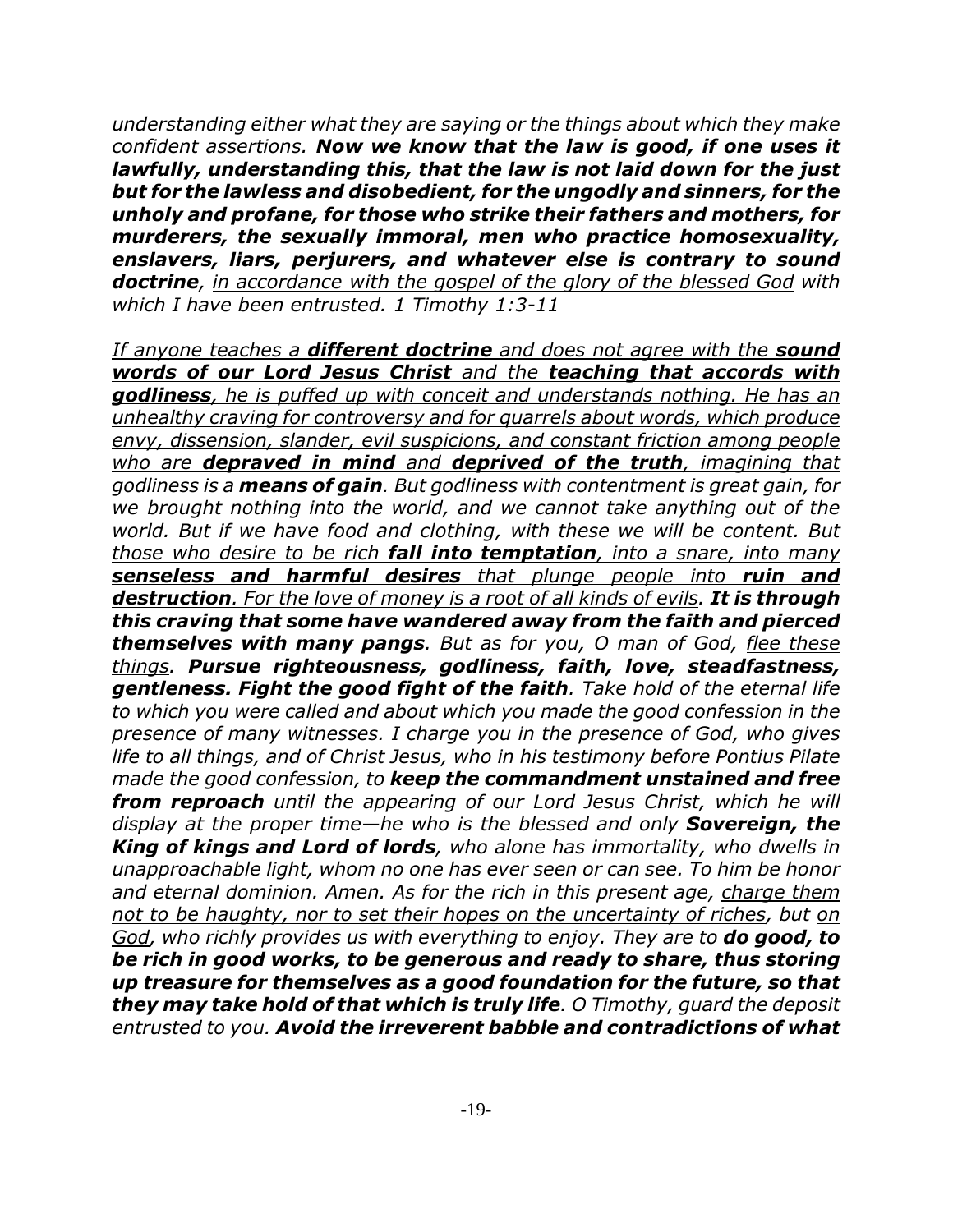## *is falsely called "knowledge," for by professing it some have swerved from the faith. Grace be with you. 1 Timothy 6:3-21*

*I solemnly charge you in the presence of God and of Christ Jesus, who is to judge the living and the dead, and by His appearing and His kingdom: preach the word; be ready in season and out of season; reprove, rebuke, exhort, with great patience and instruction. For the time will come when they will not endure sound doctrine; but wanting to have their ears tickled, they will accumulate for themselves teachers in accordance to their own desires, and will turn away their ears from the truth and will turn aside to myths. But you, be sober in all things, endure hardship, do the work of an evangelist, fulfill your ministry. 2 Timothy 4:1-5*

One of the most disturbing ways that the Bible is being manipulated is to support homosexuality. (There are two very good series on this topic on YouTube. One is by Fred Tarsitano (3 parts) and the other by Mike Winger (4 parts). For anyone who is interested in learning the TRUTH, I highly recommend watching BOTH of those series.) The REASONS that God gave for destroying the nations who were driven out prior to the Israelites being given possession of the land are in Lev. 18.

*"Do not make yourselves unclean by any of these things, for by all these the nations I am driving out before you have become unclean, and the land became unclean, so that I punished its iniquity, and the land vomited out its inhabitants. But you shall keep my statutes and my rules and do none of these abominations, either the native or the stranger who sojourns among you (for the people of the land, who were before you, did all of these abominations, so that the land became unclean), lest the land vomit you out when you make it unclean, as it vomited out the nation that was before you. For everyone who does any of these abominations, the persons who do them shall be cut off from among their people. So keep my charge never to practice any of these abominable customs that were practiced before you, and never to make yourselves unclean by them: I am the LORD your God." Leviticus 18:24-30*

### *But they did not listen, and Manasseh led them astray to do more evil than the nations had done whom the LORD destroyed before the people of Israel. 2 Kings 21:9*

Verses 6-18 of Leviticus 18 prohibit intimacy between close relatives by blood or by marriage—this includes ALL children. Physical intimacy is to be ONLY within the bounds of marriage. God has not given an age of when it is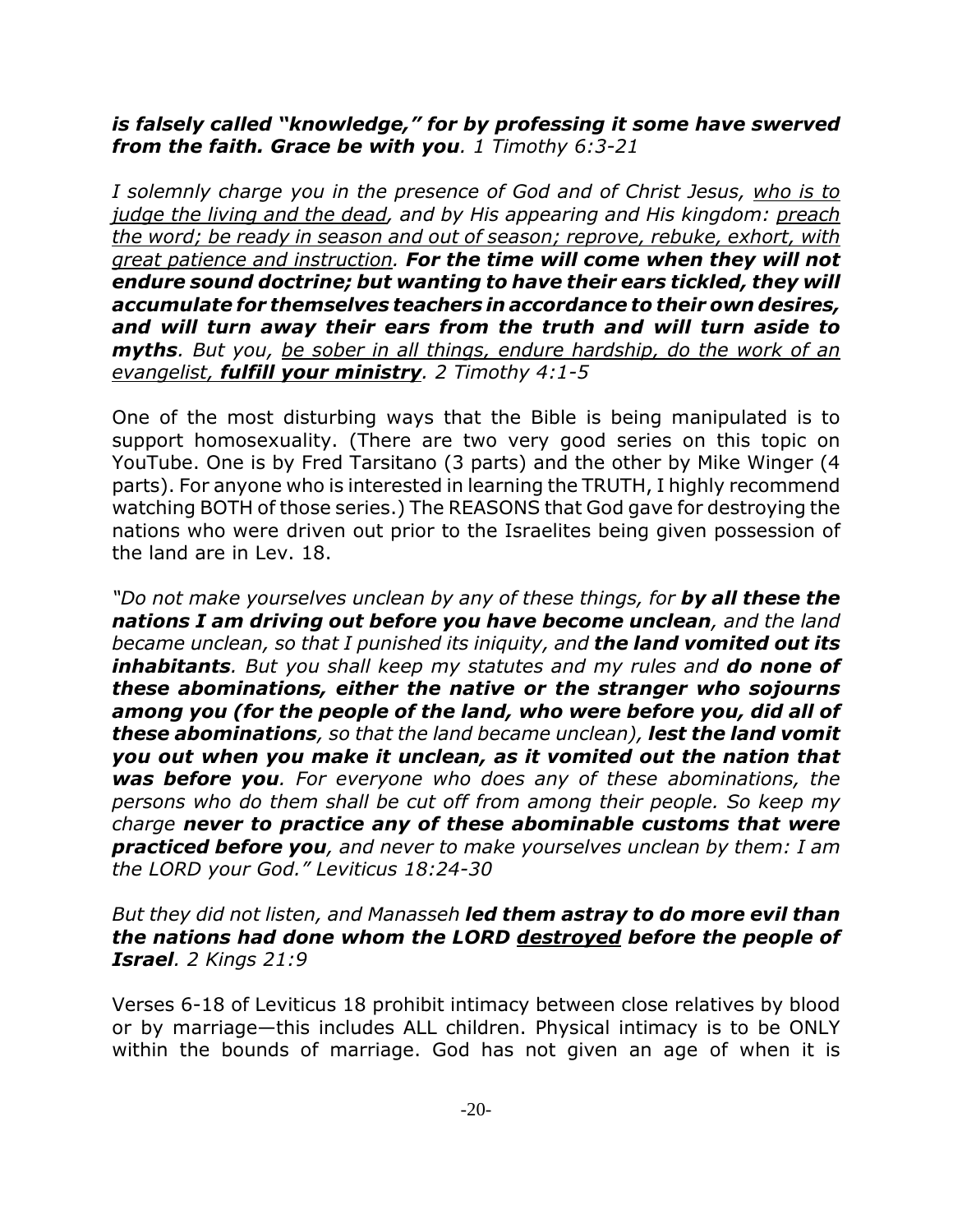acceptable for people (always of the opposite gender) to marry, but nature tells us that since married couples are meant to be fruitful and multiply (Gen. 1:28 this is impossible for homosexual "couples," due to God's intentional design), we know that marriage should not take place at least until physical maturity (which has gotten younger throughout the ages due to the corruption of the earth, contamination of the food supply, etc., so it would be better to stick with the ages before these recent changes in the age of development took place, in my opinion.) It is also logical to assume that individuals who are unable to care for themselves are too young to get married (and some may never arrive at that point intellectually).

Verse 19 is against intimacy with women during menstruation. Most have never heard of this one and automatically say it's obsolete when they do hear it. If I had to venture a biblically-educated guess, I would say that the menstrual cycle represents death (both spiritually, as when Adam and Eve were banned from the Garden of Eden, at which time Eve was told her difficulties related to childbearing would increase - Gen. 3:16, and the fact that an egg has not been fertilized to create new life, but is discarded from the woman's body). So it's likely that a man would be considered temporarily defiled (like the woman already was "unclean"—thus unable to enter the temple for a specified period) by coming into contact with the blood (since the life is in the blood - Lev. 17:10-12). Not only that, but since the main purpose of intimacy is fruitfulness, and no offspring will (normally) result from intimacy during that time period, then perhaps God doesn't want the man's "seed" to be wasted. (This also raises the question as to whether God approves of birth control, but that's not the topic of this article. See also Gen. 38:8-10.)

With all that being said, we no longer have requirements not to touch dead things, but believers ARE the temple, so a woman is unable to refrain from "entering" the temple during her period. However, the other references to this restriction are also found in lists of forms of sexual immorality, as opposed to rules about ritual uncleanness due to coming near dead things. (Ezek. 18:6, 22:10-11) So it seems like it's relate to both impurity (which can also have a purpose of protection of health) and to fruitfulness. It's unclear to me whether this prohibition is still in effect or not, but those surrounding it in the text ARE. Concerned couples should study the Bible and pray to God for wisdom in this very private matter. If they then become convinced that it is still wrong, they can cease from that point on and receive forgiveness for what was done in ignorance.

Verses 20-23 prohibit sexual acts with the spouse of another, with any animal, or with someone of the same gender, and also the forbids the sacrifice of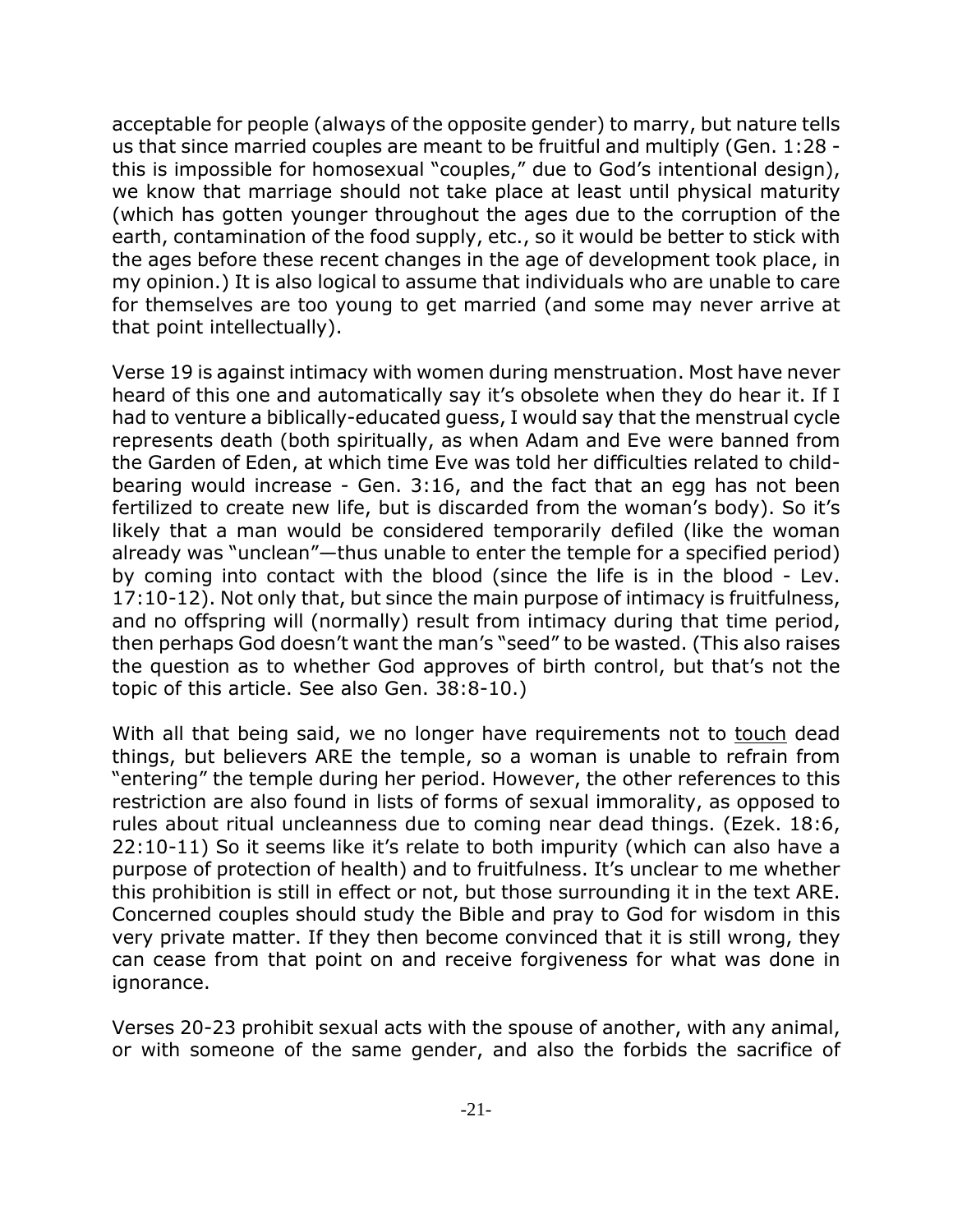children to false gods. Again, it's illogical to remove any one item from that list and leave the rest (although there are many deceived people who want to force the rest of us to accept some of these practices that God HATES—and make no mistake—there are other extremely depraved individuals whose goal is to eventually get all of them accepted). We need to understand that the various Old Testament restrictions, such as not mixing two different textiles in one garment, distinguishing clean and unclean foods, and yoking animals of different kinds together (or breeding them) represented the separation of Jew and Gentile. These were clearly declared to be obsolete in the New Testament. (Lev. 11, 19:19, Deut. 22:9-11, also see my article " $Be$  Fruitful" for more on this topic.) The reason they are no longer in effect is that now there is no distinction between Jew and Gentile with respect to salvation. (See above.) (Matt. 7:14-23—this one passage actually explains not only that foods are all clean for us now—Acts 15:9-11, 19-20, 28-29, 21:25, Col. 2:16-23, Rom. 14:14, 17, 20, but ALSO that we are still to refrain from defiling our bodies sexually - Matt. 5:32, 15:18-20, 19:9, Mark 7:18-23, Acts 15:19-20, 15:28-29, 21:25, Rom. 13:13, 1Cor. 5, 6:9-20, 10:8, 2Cor. 12:21, Gal. 5:19-21, Eph. 5:3-12, Col. 3:5-7, 1Thess. 4:2-8, 1Tim. 1:8-11, Heb. 12:15-17, 13:4, 2Pet. 2:6-10, Jude 1:6-8, Rev. 2:14, 2:21, 9:20-21, 21:8, 22:15.)

Do you think that God only hated these things in the Old Testament? No. God still hates now what He hated then, but His unchanging nature is why we can trust His promises. (Mal. 3:6-7, Heb. 13:7-8) The following passage is not only about marriage. Read v. 7:1, which is usually not connected as it should be, due to the change of chapter—but there were no chapter breaks or section headings in the original Greek manuscripts.

*Do not be unequally yoked with unbelievers. For what partnership has righteousness with lawlessness? Or what fellowship has light with darkness? What accord has Christ with Belial? Or what portion does a believer share with an unbeliever? What agreement has the temple of God with idols? For we are the temple of the living God; as God said, "I will make my dwelling among them and walk among them, and I will be their God, and they shall be my people. Therefore go out from their midst, and be separate from them, says the Lord, and touch no unclean thing; then I will welcome you, and I will be a father to you, and you shall be sons and daughters to me, says the Lord Almighty." 7:1 Since we have these promises, beloved, let us cleanse ourselves from every defilement of body and spirit, bringing holiness to completion in the fear of God. 2 Corinthians 6:14-7:1* (Also see Mark 7:21-23, 1Pet. 2:11.)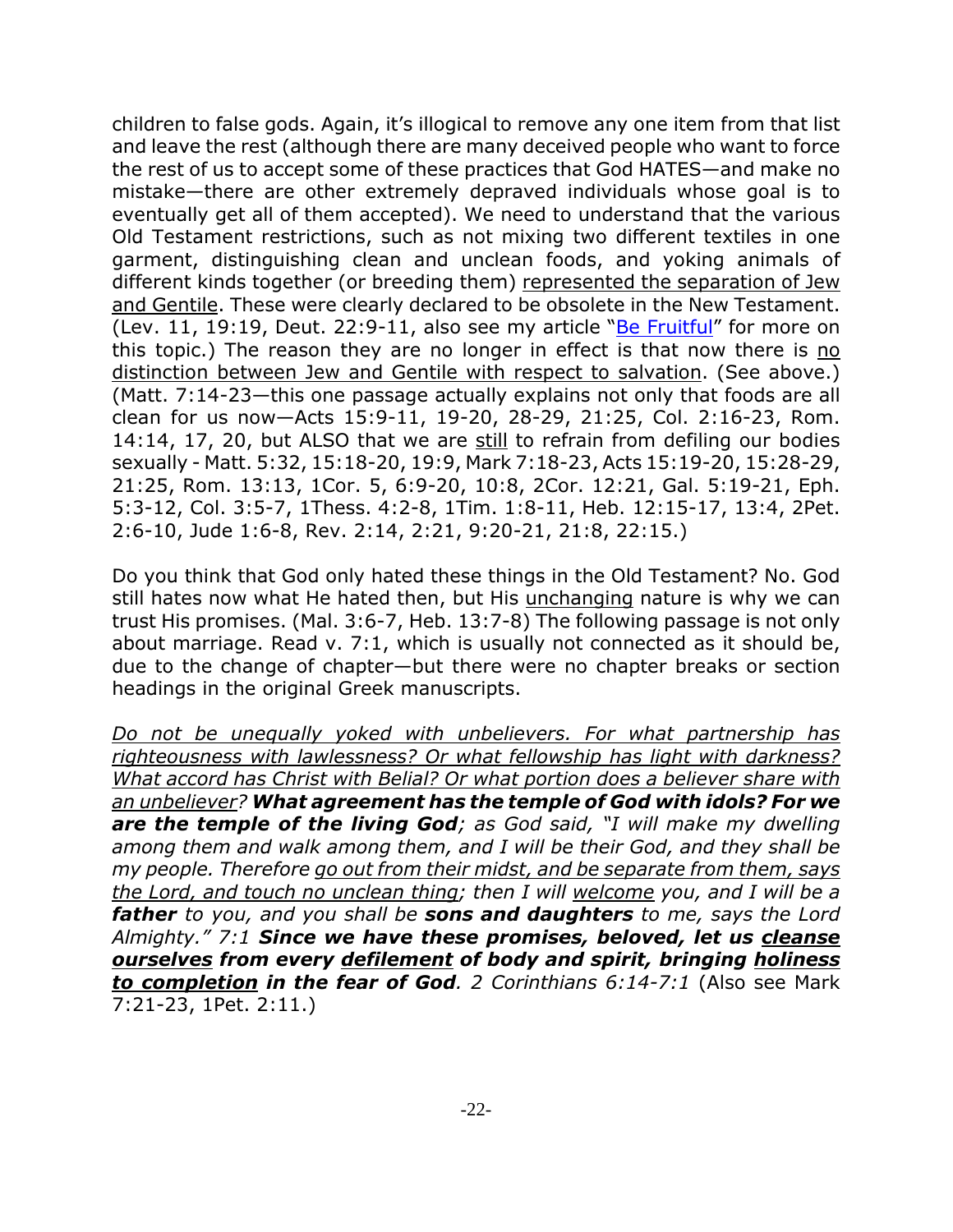Many false teachers encourage people to feel "free" to sin (which is doing anything that God has instructed us in the Bible not to do—see above regarding things that have had their purpose fulfilled and thus no longer in effect). These people are not born of God themselves—the Bible says their end is destruction! (1John 3:6-9, Phil. 3:18-19, 2Pet. 2:3, 2Cor. 11:15, Matt. 7:13, 23, Luke 13:27, Jude 1:11-19) Anyone who desires to enter the kingdom of God should NOT listen to them or follow in their footsteps (1Cor. 6:9-20, Gal. 5:19-21, Rev. 21:8, 22:15, Rom. 1:32, 2Tim. 4:16), but those of Jesus. (Heb. 12:1-4, 13:13, 1Pet. 2:21, John 10:26-27, 8:44, 1John 3:10)

*God is not man, that he should lie, or a son of man, that he should change his mind. Has he said, and will he not do it? Or has he spoken, and will he not fulfill it? Numbers 23:19* (So among other things, we can believe it when God said He made everything, and that He made only two genders, male and female. Gen. 1:27, John 1:3, Col. 1:16-17, Heb. 11:3)

*Ah, you who hide deep from the LORD your counsel, whose deeds are in the dark, and who say, "Who sees us? Who knows us?" You turn things upside down! Shall the potter be regarded as the clay, that the thing made should say of its maker, "He did not make me"; or the thing formed say of him who formed it, "He has no understanding"? Isaiah 29:15-16*

*Woe to those who call evil good and good evil, who put darkness for light and light for darkness, who put bitter for sweet and sweet for bitter! Woe to those who are wise in their own eyes, and shrewd in their own sight! Isaiah 5:20-21* (Also see 1Cor. 3:18-20, 1Cor. 1:18-31.)

*The fear of the LORD is the firstfruits of wisdom; all those who practice it have a good understanding. His praise endures forever! Psalm 111:10*

*And he said to his disciples, "Temptations to sin are sure to come, but woe to the one through whom they come! It would be better for him if a millstone were hung around his neck and he were cast into the sea than that he should cause one of these little ones to sin. Luke 17:1-2*

*One who is righteous is a guide to his neighbor, but the way of the wicked leads them astray. Proverbs 12:26*

There's a pretty big difference between indulging ourselves and suffering for the sake of Jesus. That will be a very difficult transition in thinking and behavior to make for anyone who listens to false teachers these days telling them that God "just wants them to be happy" and so He "understands" why they "can't" stop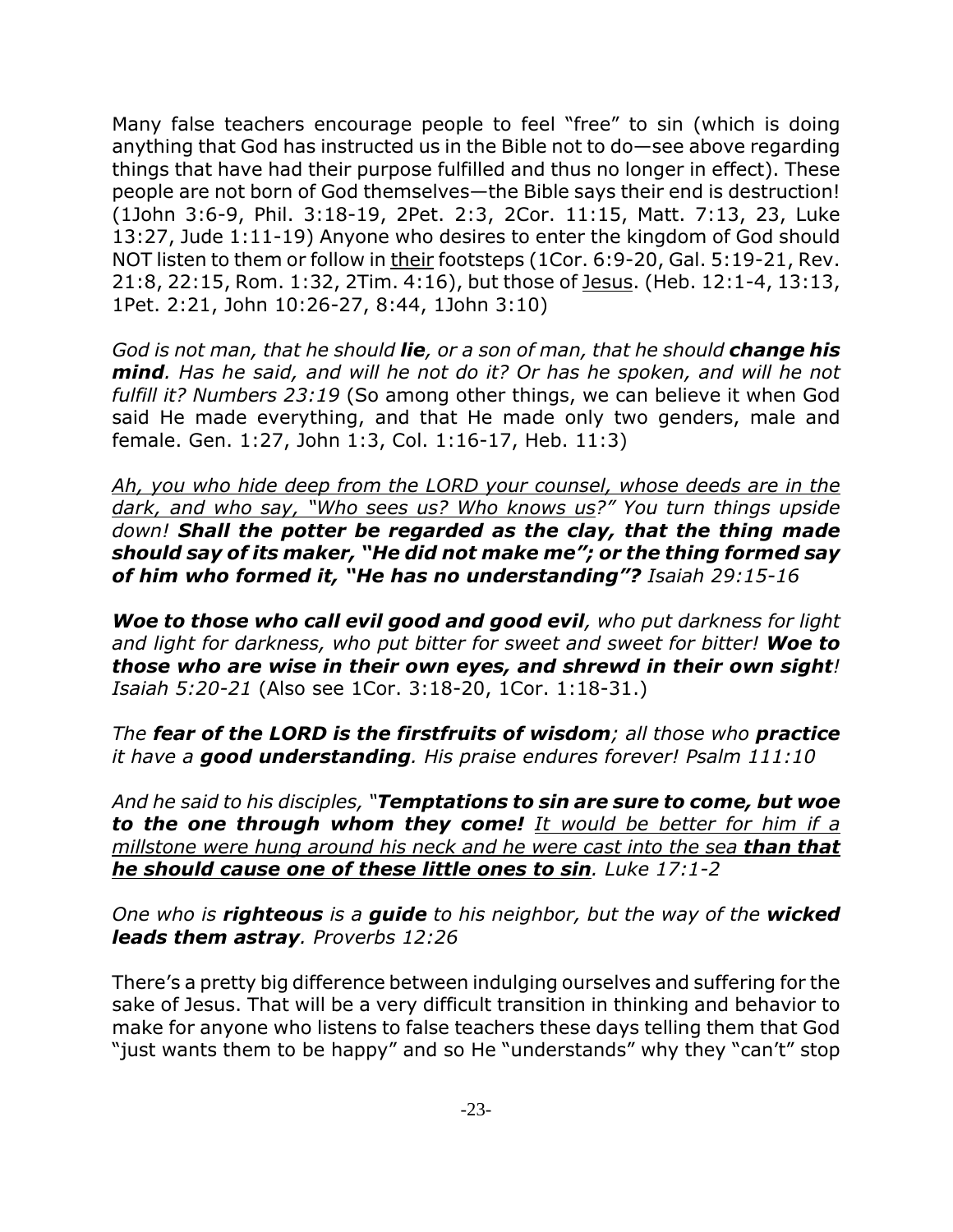sinning. It's not about our "working on ourselves" in order to become holy of our own power. It's about YIELDING to the Holy Spirit as He transforms us into the image of Christ. (Phil. 1:6, Rom. 8:28, 12:1-2, 1Pet. 2:5, Gal. 5:16, 25)

*Blessed is the man who remains steadfast under trial, for when he has stood the test he will receive the crown of life, which God has promised to those who love him. Let no one say when he is tempted, "I am being tempted by God," for God cannot be tempted with evil, and he himself tempts no one. But each person is tempted when he is lured and enticed by his own desire. Then desire when it has conceived gives birth to sin, and sin when it is fully grown brings forth death. Do not be deceived, my beloved brothers. James 1:12-16* (Don't forget that those who LOVE God, OBEY God. John 14:15, 21, John 15:10, 2Cor. 5:14-15, 1John 5:3)

*Do you not know that in a race all the runners run, but only one receives the prize? So run that you may obtain it. Every athlete exercises self-control in all things. They do it to receive a perishable wreath, but we an imperishable. So I do not run aimlessly; I do not box as one beating the air. But I discipline my body and keep it under control, lest after preaching to others I myself should be disqualified. 1 Corinthians 9:24-27*

*For if we go on sinning deliberately after receiving the knowledge of the truth, there no longer remains a sacrifice for sins, but a fearful expectation of judgment, and a fury of fire that will consume the adversaries. Anyone who has set aside the law of Moses dies without mercy on the evidence of two or three witnesses. How much worse punishment, do you think, will be deserved by the one who has trampled underfoot the Son of God, and has profaned the blood of the covenant by which he was sanctified, and has outraged the Spirit of grace? For we know him who said, "Vengeance is mine; I will repay." And again, "The Lord will judge his people." It is a fearful thing to fall into the hands of the living God. Hebrews 10:26-31*

Note: Regarding the passage above, no one who is not yet saved "has been" sanctified by the blood of Jesus. Furthermore, we KNOW that the hostility that Jesus endured was NOT for sinning (2Cor. 5:21, 1Pet. 2:22, Heb. 4:15, 1John 3:5). It was caused by people who rejected the truth, primarily, that He is the Son of God and Messiah (John 10:31-39, 8:31-59, 14:6, Matt. 21:28-46), but also for speaking against sin. (John 7:7, Matt. 23, 5:21-48, 15:19, Luke 11:37-54) (Also see 1Pet. 3:13-17, 1Pet 4:12-19.)

*Therefore, since we are surrounded by so great a cloud of witnesses* [the "giants of the faith 'hall of fame'" in the previous chapter]*, let us also lay*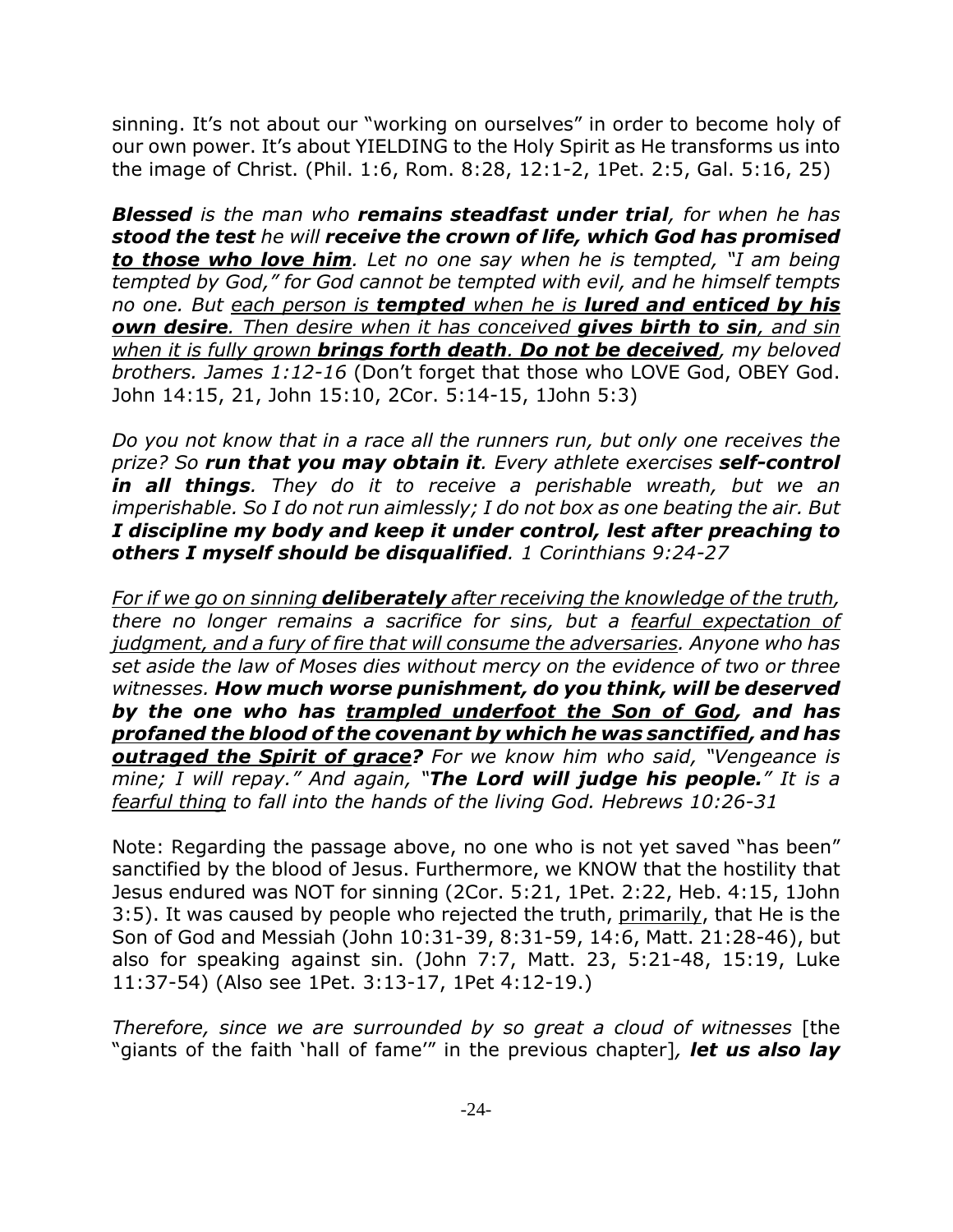*aside every weight, and sin which clings so closely, and let us run with endurance the race that is set before us, looking to Jesus, the founder and perfecter of our faith, who for the joy that was set before him endured the cross, despising the shame, and is seated at the right hand of the throne of God. Consider him who endured from sinners such hostility against himself, so that you may not grow weary or fainthearted. In your struggle against sin you have not yet resisted to the point of shedding your blood. And have you forgotten the exhortation that addresses you as sons? "My son, do not regard lightly the discipline of the Lord, nor be weary when reproved by him. For the Lord disciplines the one he loves, and chastises every son whom he receives." It is for discipline that you have to endure. God is treating you as sons. For what son is there whom his father does not discipline? If you are left without discipline, in which all have participated, then you are illegitimate children and not sons. Besides this, we have had earthly fathers who disciplined us and we respected them. Shall we not much more be subject to the Father of spirits and live? For they disciplined us for a short time as it seemed best to them, but he disciplines us for our good, that we may share his holiness. For the moment all discipline seems painful rather than pleasant, but later it yields the peaceful fruit of righteousness to those who have been trained by it. Therefore lift your drooping hands and strengthen your weak knees, and make straight paths for your feet, so that what is lame may not be put out of joint but rather be healed. Strive for peace with everyone, and for the holiness without which no one will see the Lord. See to it that no one fails to obtain the grace of God; that no "root of bitterness" springs up and causes trouble, and by it many become defiled; that no one is sexually immoral or unholy like Esau, who sold his birthright for a single meal. For you know that afterward, when he desired to inherit the blessing, he was rejected, for he found no chance to repent, though he sought it with tears. Hebrews 12:1-17* (Also see Rev. 3:19.)

*Whatever you do, work heartily, as for the Lord and not for men, knowing that from the Lord you will receive the inheritance as your reward. You are serving the Lord Christ. For the wrongdoer will be paid back for the wrong he has done, and there is no partiality. Colossians 3:23-25*

*Indeed, I count everything as loss because of the surpassing worth of knowing Christ Jesus my Lord. For his sake I have suffered the loss of all things and count them as rubbish, in order that I may gain Christ and be found in him, not having a righteousness of my own that comes from the law, but that which comes through faith in Christ, the righteousness from God that depends on faith—that I may know him and the power of his resurrection,*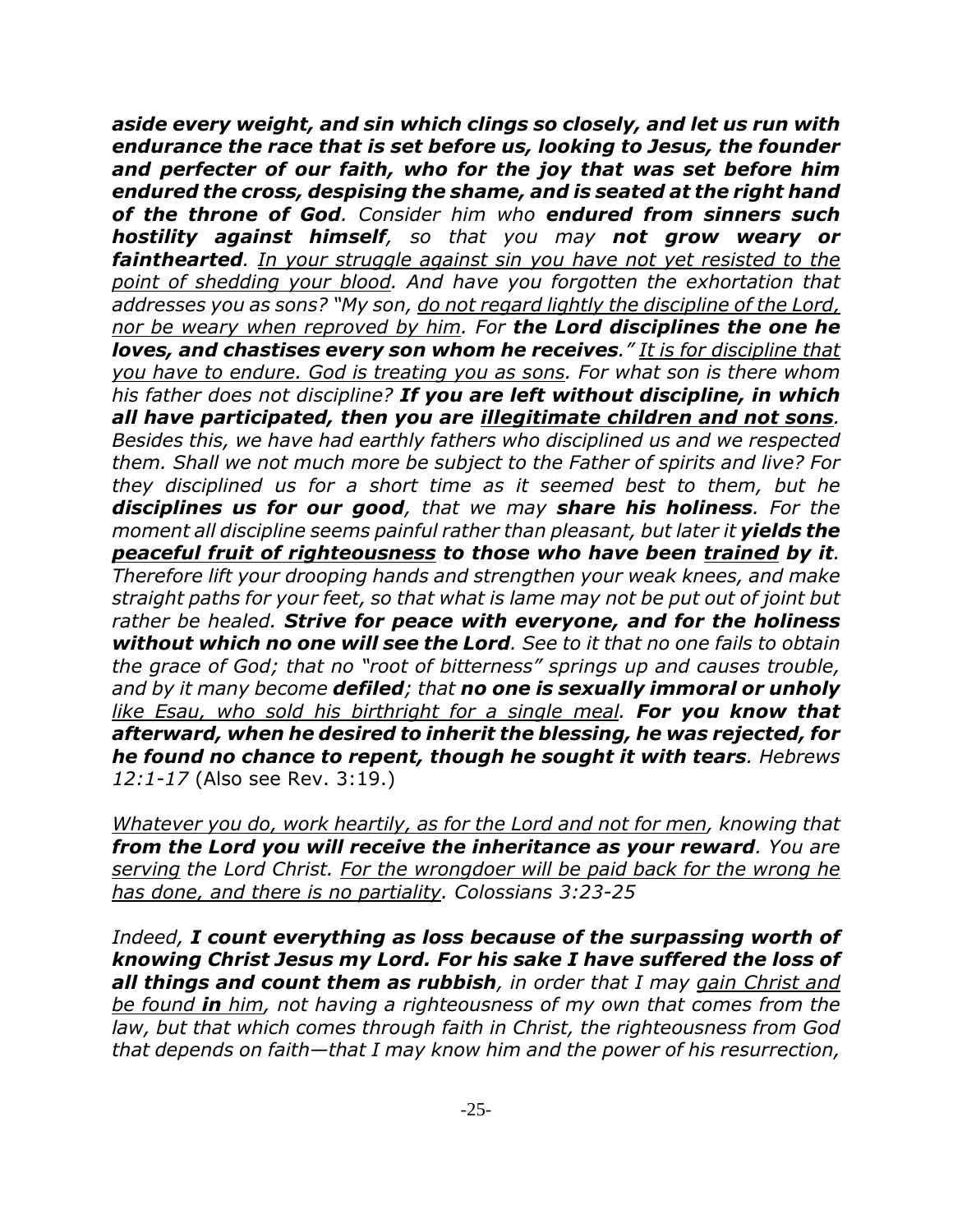*and may share his sufferings, becoming like him in his death, that by any means possible I may attain the resurrection from the dead. Not that I have already obtained this or am already perfect, but I press on to make it my own, because Christ Jesus has made me his own. Brothers, I do not consider that I have made it my own. But one thing I do: forgetting what lies behind and straining forward to what lies ahead, I press on toward the goal for the prize of the upward call of God in Christ Jesus. Let those of us who are mature think this way, and if in anything you think otherwise, God will reveal that also to you. Only let us hold true to what we have attained. Brothers, join in imitating me, and keep your eyes on those who walk according to the example you have in us. For many, of whom I have often told you and now tell you even with tears, walk as enemies of the cross of Christ. Their end is destruction, their god is their belly, and they glory in their shame, with minds set on earthly things. But our citizenship is in heaven, and from it we await a Savior, the Lord Jesus Christ, who will transform our lowly body to be like his glorious body, by the power that enables him even to subject all things to himself. Philippians 3:8-21*

The passage at the top of this article continues as follows:

*But they would not listen, but were stubborn, as their fathers had been, who did not believe in the LORD their God. They despised his statutes and his covenant that he made with their fathers and the warnings that he gave them. They went after false idols and became false, and they followed the nations that were around them, concerning whom the LORD had commanded them that they should not do like them. 2 Kings 17:14-15* (Also see 1Cor. 15:33-34, 2Cor. 6:14-7:1, John 15:19, 1John 2:15-17.)

*"Now therefore say to the people of Judah and those living in Jerusalem, 'This is what the LORD says: Look! I am preparing a disaster for you and devising a plan against you. So turn from your evil ways, each one of you, and reform your ways and your actions.' But they will reply, 'It's no use. We will continue with our own plans; we will all follow the stubbornness of our evil hearts.'" 18 Then they said, "Come, let us make plots against Jeremiah, for the law shall not perish from the priest, nor counsel from the wise, nor the word from the prophet. Come, let us strike him with the tongue, and let us not pay attention to any of his words." Jeremiah 18:11-12, 18*

*You have neither listened nor inclined your ears to hear, although the LORD persistently sent to you all his servants the prophets, saying, 'Turn now, every one of you, from his evil way and evil deeds, and dwell upon*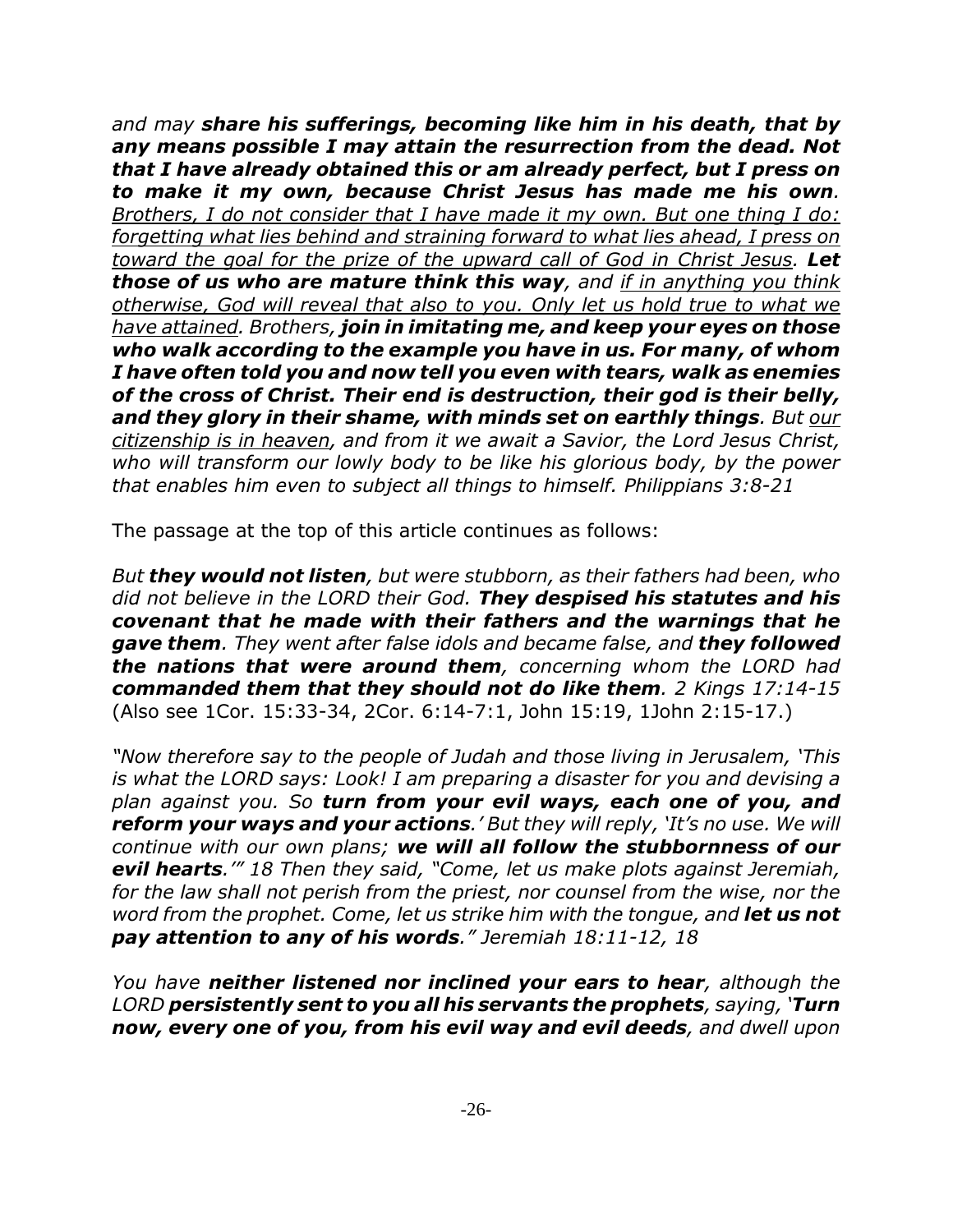*the land that the LORD has given to you and your fathers from of old and forever.' Jeremiah 25:4-5*

*Then the word of the LORD came to Jeremiah: "Thus says the LORD of hosts, the God of Israel: Go and say to the people of Judah and the inhabitants of Jerusalem, Will you not receive instruction and listen to my words? declares the LORD. The command that Jonadab the son of Rechab gave to his sons, to drink no wine, has been kept, and they drink none to this day, for they have obeyed their father's command. I have spoken to you persistently, but you have not listened to me. I have sent to you all my servants the prophets, sending them persistently, saying, 'Turn now every one of you from his evil way, and amend your deeds, and do not go after other gods to serve them, and then you shall dwell in the land that I gave to you and your fathers.' But you did not incline your ear or listen to me. The sons of Jonadab the son of Rechab have kept the command that their father gave them, but this people has not obeyed me. Therefore, thus says the LORD, the God of hosts, the God of Israel: Behold, I am bringing upon Judah and all the inhabitants of Jerusalem all the disaster that I have pronounced against them, because I have spoken to them and they have not listened, I have called to them and they have not answered." Jeremiah 35:12-17*

*I also will choose harsh treatment for them and bring their fears upon them, because when I called, no one answered, when I spoke, they did not listen; but they did what was evil in my eyes and chose that in which I did not delight. Hear the word of the LORD, you who tremble at his word: "Your brothers who hate you and cast you out for my name's sake have said, 'Let the LORD be glorified, that we may see your joy'; but it is they who shall be put to shame. "The sound of an uproar from the city! A sound from the temple! The sound of the LORD, rendering recompense to his enemies!" Isaiah 66:4-6*

So the point, as always, is that we should be ready when Jesus returns and that means turning from our old ways and doing His will out of LOVE for Him, because He has made us His treasured possession, bought with His precious blood. (Rev. 5:9-10, Mal. 3:16-18, Titus 2:11-15, John 14:15-24, John 15:9-10, 2Cor. 5:14-15, 1John 5:3)

*But you are not in darkness, brothers, for that day to surprise you like a thief. For you are all children of light, children of the day. We are not of the night or of the darkness. So then let us not sleep, as others do, but let us keep awake and be sober. For those who sleep, sleep at night, and those who get drunk, are drunk at night. But since we belong to the day, let us be*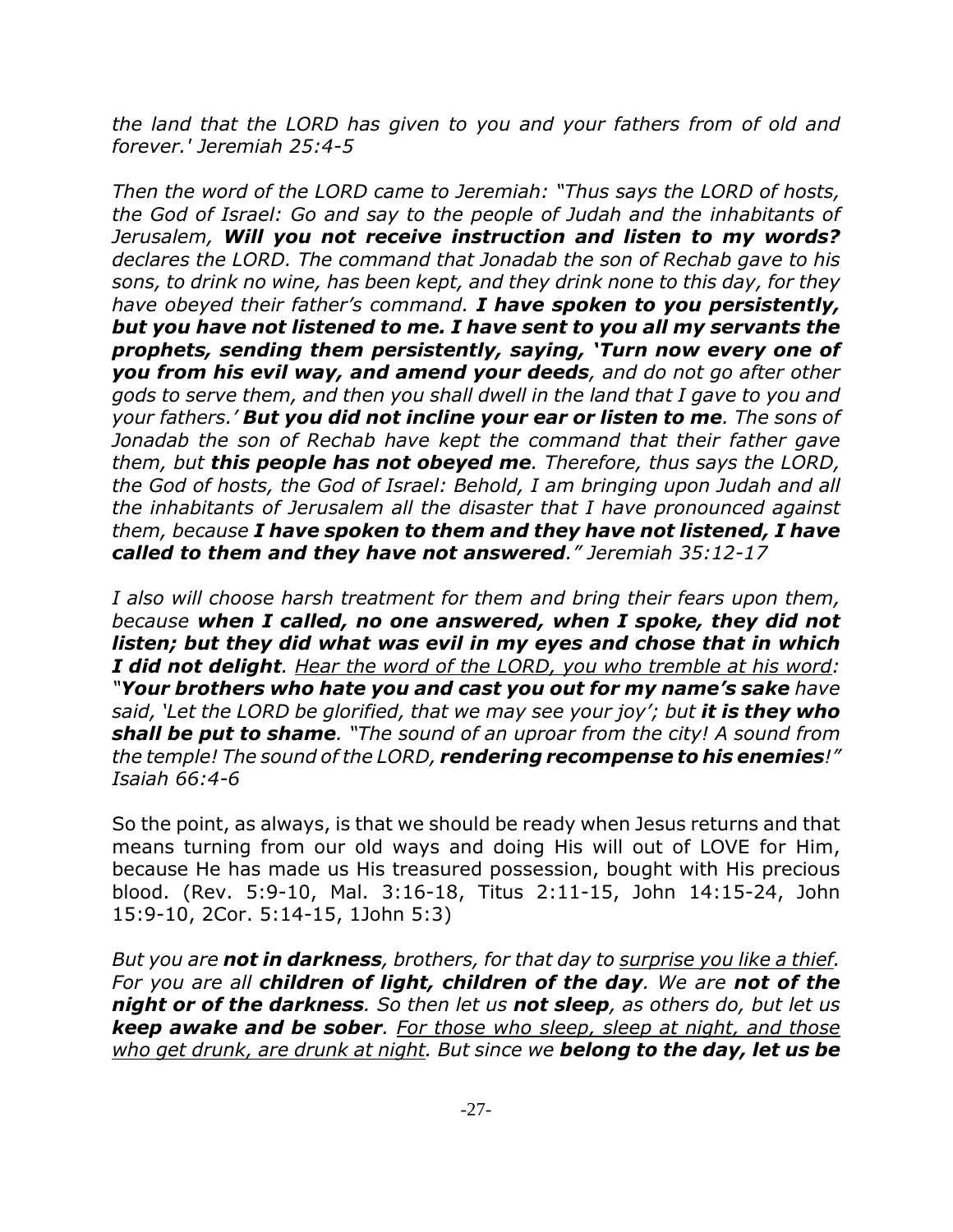*sober, having put on the breastplate of faith and love, and for a helmet the hope of salvation. 1 Thessalonians 5:4-8*

*Look carefully then how you walk, not as unwise but as wise, making the best use of the time, because the days are evil. Therefore do not be foolish, but understand what the will of the Lord is. And do not get drunk with wine, for that is debauchery, but be filled with the Spirit, addressing one another in psalms and hymns and spiritual songs, singing and making melody to the Lord with your heart, giving thanks always and for everything to God the Father in the name of our Lord Jesus Christ, submitting to one another out of reverence for Christ. Ephesians 5:15-21*

*For the grace of God has appeared, bringing salvation for all people, training us to renounce ungodliness and worldly passions, and to live self-controlled, upright, and godly lives in the present age, waiting for our blessed hope, the appearing of the glory of our great God and Savior Jesus Christ, who gave himself for us to redeem us from all lawlessness and to purify for himself a people for his own possession who are zealous for good works. Declare these things; exhort and rebuke with all authority. Let no one disregard you. Titus 2:11-15*

*So put away all malice and all deceit and hypocrisy and envy and all slander. Like newborn infants, long for the pure spiritual milk, that by it you may grow up into salvation—if indeed you have tasted that the Lord is good. As you come to him, a living stone rejected by men but in the sight of God chosen and precious, you yourselves like living stones are being built up as a spiritual house, to be a holy priesthood, to offer spiritual sacrifices acceptable to God through Jesus Christ. 9 But you are a chosen race, a royal priesthood, a holy nation, a people for his own possession, that you may proclaim the excellencies of him who called you out of darkness into his marvelous light. Once you were not a people, but now you are God's people; once you had not received mercy, but now you have received mercy. Beloved, I urge you as sojourners and exiles to abstain from the passions of the flesh, which wage war against your soul. Keep your conduct among the Gentiles honorable, so that when they speak against you as evildoers, they may see your good deeds and glorify God on the day of visitation. 1 Peter 2:1- 5, 9-12*

*See that you do not refuse him who is speaking. For if they did not escape when they refused him who warned them on earth, much less will we escape if we reject him who warns from heaven. At that time his voice shook the earth, but now he has promised, "Yet once more I will shake not only the earth but*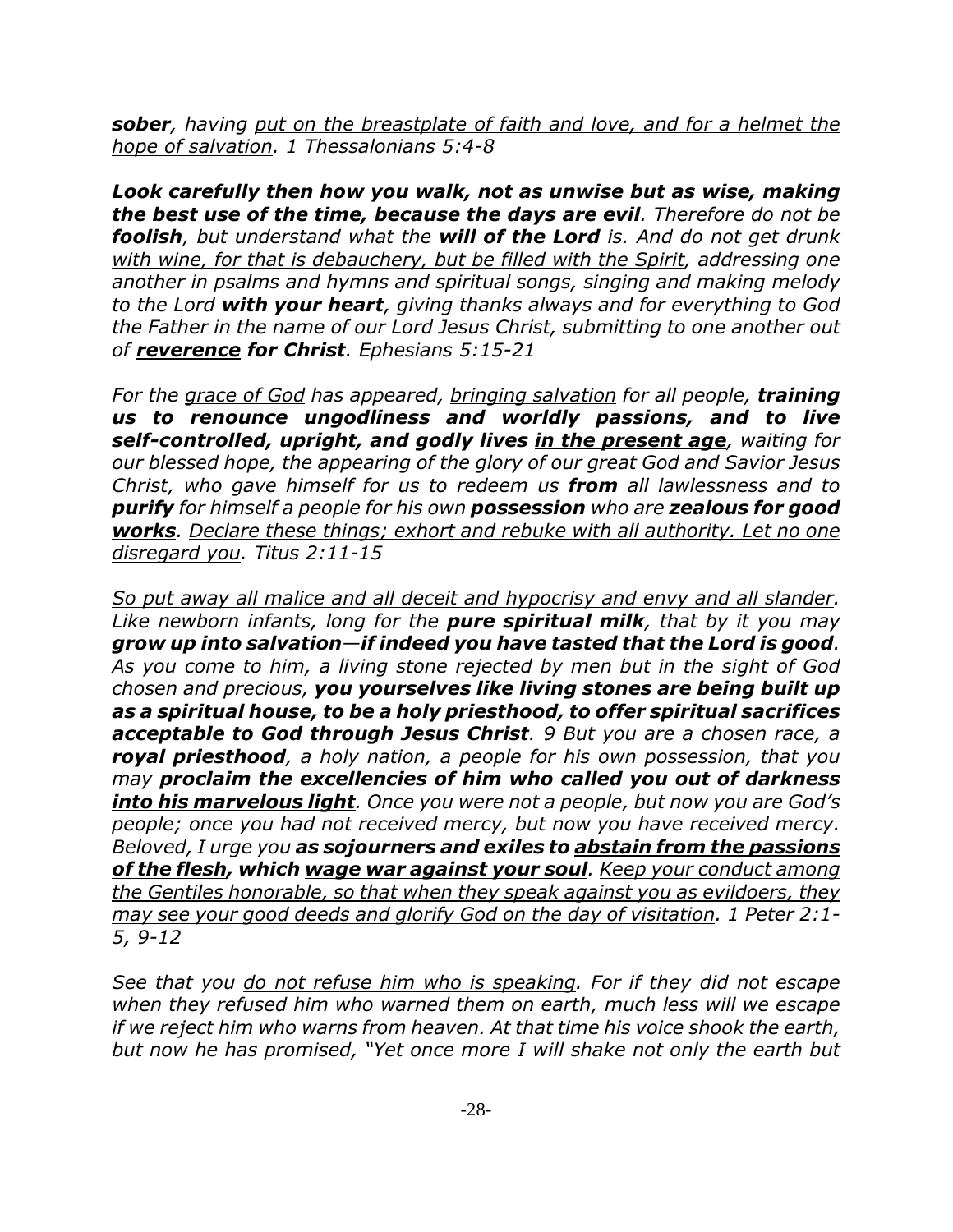*also the heavens." This phrase, "Yet once more," indicates the removal of things that are shaken—that is, things that have been made—in order that the things that cannot be shaken may remain. Therefore let us be grateful for receiving a kingdom that cannot be shaken, and thus let us offer to God acceptable worship, with reverence and awe, for our God is a consuming fire. Hebrews 12:25-29*

*"Your words have been hard against me, says the LORD. But you say, 'How have we spoken against you?' You have said, 'It is vain to serve God. What is the profit of our keeping his charge or of walking as in mourning before the LORD of hosts? And now we call the arrogant blessed. Evildoers not only prosper but they put God to the test and they escape.'" Then those who feared the LORD spoke with one another. The LORD paid attention and heard them, and a book of remembrance was written before him of those who feared the LORD and esteemed his name. "They shall be mine, says the LORD of hosts, in the day when I make up my treasured possession, and I will spare them as a man spares his son who serves him. Then once more you shall see the distinction between the righteous and the wicked, between one who serves God and one who does not serve him. For behold, the day is coming, burning like an oven, when all the arrogant and all evildoers will be stubble. The day that is coming shall set them ablaze, says the LORD of hosts, so that it will leave them neither root nor branch. But for you who fear my name, the sun of righteousness shall rise with healing in its wings. You shall go out leaping like calves from the stall. And you shall tread down the wicked, for they will be ashes under the soles of your feet, on the day when I act, says the LORD of hosts." Malachi 3:13-4:3* (Also see Zeph. 1:12)

Written by Tricia Berg, (November 2017, updated August 2018), 30 pp. inc. digital scrap layout If you have been blessed by this article, you are free to share but do not claim as your own or sell, and do not make modifications and attribute them to me. You can download as many free pdf devotional articles as you wish from my blog: http://layoutfortoday.blogspot.com/ (The most recent articles are at the bottom of the page after you click on the "free pdf downloads" link.) You can also read this article there (or at my other blog: http://clotheyourselves.com/), where the Bible verses should pop up when you hover over the cites.